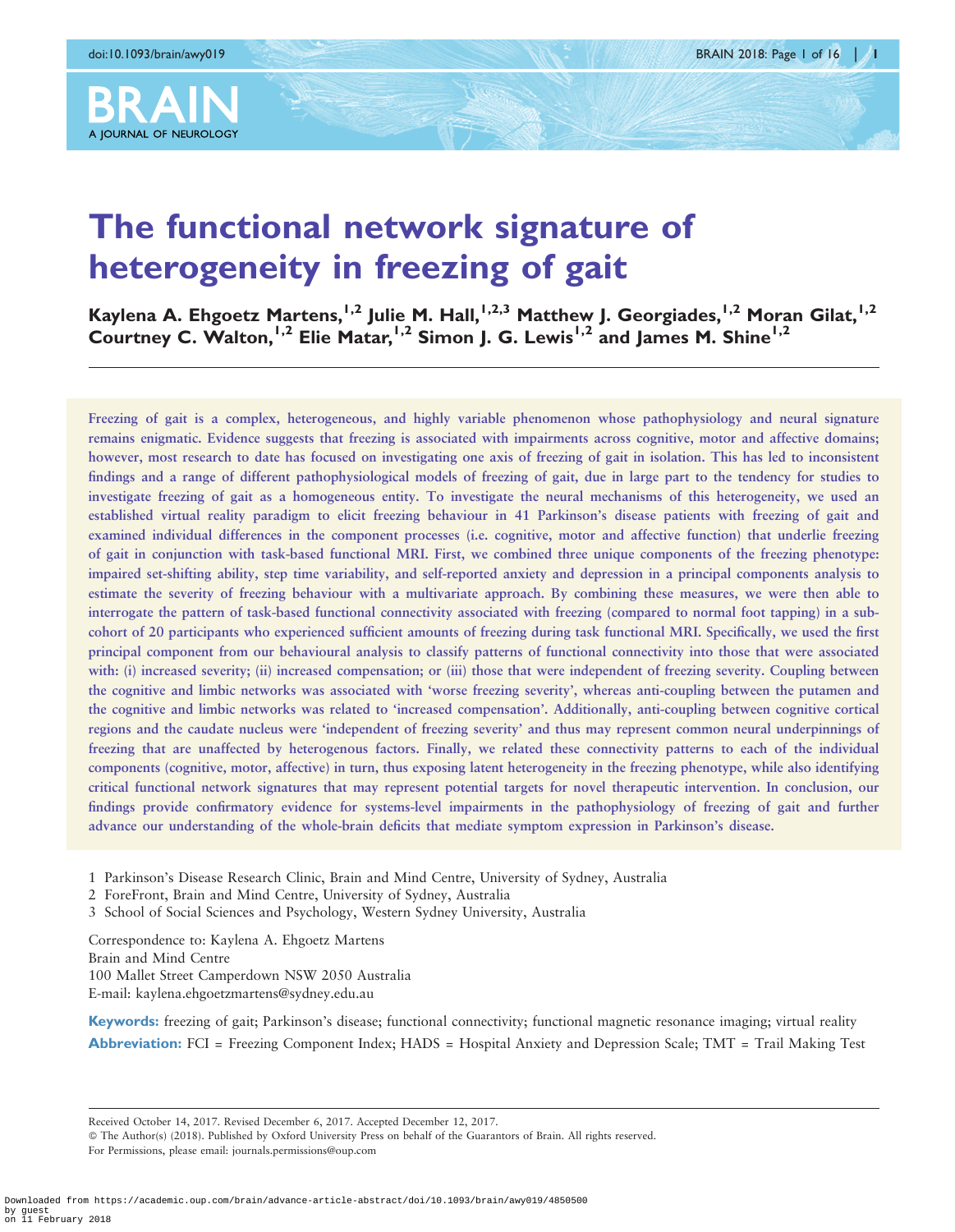## Introduction

Freezing of gait is a complex and poorly understood symptom of Parkinson's disease that typically presents as a paroxysmal and transient episode in which patients report feeling as though their feet are 'glued' to the floor [\(Schaafsma](#page-14-0) et al., 2003). Management of the condition remains difficult, partly because of the heterogeneous nature of the disorder. For instance, freezing of gait can be provoked in a wide variety of situations (e.g. when distracted, turning or when feeling anxious) (Nutt *et al.*[, 2011\)](#page-14-0). These common 'triggers' can be broadly classified into impairments within three behavioural categories: cognitive, motor and limbic.

Impairments in cognitive flexibility, namely attentional setshifting deficits are a widely recognized 'cognitive signature' associated with freezing of gait [\(Amboni](#page-13-0) et al., 2008; [Hallett,](#page-14-0) [2008](#page-14-0); Shine et al.[, 2013](#page-14-0)d; Szeto et al.[, 2015](#page-14-0)). For instance, patients with freezing of gait typically perform significantly worse on part B of the Trail Making Test (TMT) (Hall *et al.*[, 2014](#page-13-0), [2015](#page-13-0); Beck *et al.*[, 2015\)](#page-13-0), and intra-extra dimensional set shifting test [\(Stefanova](#page-14-0) et al., 2014). Additionally, patients with freezing of gait show greater dual-task interference [\(Peterson](#page-14-0) et al., 2015) and commit more errors [\(Pieruccini-Faria](#page-14-0) et al., 2014) when asked to perform a secondary cognitive task while walking. These behavioural deficits align with the observation that dividing attention, or switching motor programmes often provokes freezing of gait ([Schaafsma](#page-14-0) et al., 2003; Nutt et al.[, 2011;](#page-14-0) Beck *et al.*[, 2015\)](#page-13-0), whereas dual motor-cognitive interventions can improve clinical freezing ([Killane](#page-14-0) et al., 2015).

The motor signature of freezing is generally characterized by impairments in gait automaticity, which is normally operationalized by an increase in step-to-step variability [\(Hausdorff](#page-14-0) *et al.*, 2003), step length variability ([Thevathasan](#page-15-0) et al.[, 2012;](#page-15-0) Barbe et al.[, 2014](#page-13-0)) and/or step time variability [\(Pieruccini-Faria](#page-14-0) et al.[, 2015](#page-15-0); Weiss et al., 2015) during regular walking, even in the absence of freezing. Additionally, step time variability in patients with freezing of gait is also exacerbated during split belt treadmill walking [\(Nanhoe-Mahabier](#page-14-0) et al., 2013), while approaching narrow doorways [\(Almeida and Lebold, 2010;](#page-13-0) [Ehgoetz Martens](#page-13-0) et al.[, 2013](#page-13-0)b; [Silveira](#page-14-0) et al., 2015), walking in threatening situations [\(Ehgoetz Martens](#page-13-0) et al., 2013a, [2014](#page-13-0)b), during sharp turns (Bhatt et al.[, 2013](#page-13-0)), and while dual-tasking [\(Pieruccini-Faria](#page-14-0) et al., 2014; Beck et al.[, 2015\)](#page-13-0). In fact, variability in stepping has even been shown to be worse in patients with freezing of gait while performing a stationary virtual reality tapping task (Gilat et al.[, 2013](#page-13-0)) and repetitive stepping in place task (Nantel et al.[, 2011\)](#page-14-0).

Finally, emotional disturbances, such as anxiety, have been suggested to represent a key limbic signature of freezing ([Giladi and Hausdorff, 2006\)](#page-13-0). Panic attacks ([Vazquez](#page-15-0) et al.[, 1993](#page-15-0); [Lieberman, 2006](#page-14-0)) and physiological heart rate changes ([Maidan](#page-14-0) et al., 2011) have been temporally linked to the onset of freezing of gait episodes, and threatening or

stressful situations (e.g. walking over an elevated virtual plank) can also reliably trigger freezing of gait ([Bloem](#page-13-0) et al.[, 2004;](#page-13-0) [Ehgoetz Martens](#page-13-0) et al., 2014b). Recent research has also shown that patients with freezing of gait have worse symptoms of anxiety and depression compared to those without freezing of gait (Burn et al.[, 2012](#page-13-0); [Ehgoetz](#page-13-0) [Martens](#page-13-0) *et al.*,  $2016c$ , and greater anxiety is also associated with worse freezing severity [\(Ehgoetz Martens](#page-13-0) et al.[, 2016](#page-13-0)b).

Several models have been proposed to explain the pathophysiology of freezing [\(Nieuwboer and Giladi, 2013](#page-14-0)). However, most mechanistic explanations have focused on impairments in one component domain (e.g. cognitive or motor), and thus essentially underestimate the role of system-level impairments in freezing. In contrast, the 'cross-talk' model ([Lewis and Barker, 2009](#page-14-0)) explicitly embraces the interactions between the component dimensions of freezing. Specifically, the model suggests that freezing of gait is triggered by episodic discordant 'cross-talk' between competing yet complimentary frontostriatal circuits that span motor, cognitive and limbic cortical areas. This 'cross-talk' is proposed to overload the information processing capacity within the dopamine-depleted striatum, thus producing momentary synchronous firing in the output nuclei of the basal ganglia, which in turn would lead to increased inhibition in brainstem locomotor areas, and consequently freezing of gait ([Lewis and Shine, 2016](#page-14-0)). In this model, the corticostriatal architecture is critical for balancing integration and segregation across disparate motor, cognitive, and limbic circuits, which is required for optimal information processing and hence guided the regions of interest selected for this study. It can be proposed that the corticostriatal dysfunction seen in Parkinson's disease may lead to interference and over-integration between these normally segregated networks.

Functional imaging studies have provided broad empirical support for the cross-talk model. Specifically, patients with Parkinson's disease and freezing have been shown to demonstrate reduced frontal and parietal cortical activation but increased subcortical activation (mesencephalic locomotor region) during imagined walking [\(Snijders](#page-14-0) et al., 2011), while the opposite pattern (i.e. increased frontal and parietal activation but reduced subcortical activation) is observed during freezing episodes (Shine *et al.*[, 2013](#page-14-0)*b*). Others have looked beyond the role of individual regions, and examined the interplay between regions, as well as large-scale networks. For example, reduced functional coupling in fronto-parietal networks at rest was identified in patients with freezing of gait compared to those patients without [\(Tessitore](#page-15-0) et al., [2012](#page-15-0)b), and reduced coupling between the cognitive control network and the basal ganglia network was shown to be specifically associated with episodes of freezing behaviour elicited during functional MRI scanning (Shine [et al.](#page-14-0),  $2013c$  $2013c$ ). These studies suggest that freezing of gait can be thought of as occurring due to dynamic dysfunctional interactions across normally coordinated neural networks (Fasano et al.[, 2015](#page-13-0)). However, recent reviews have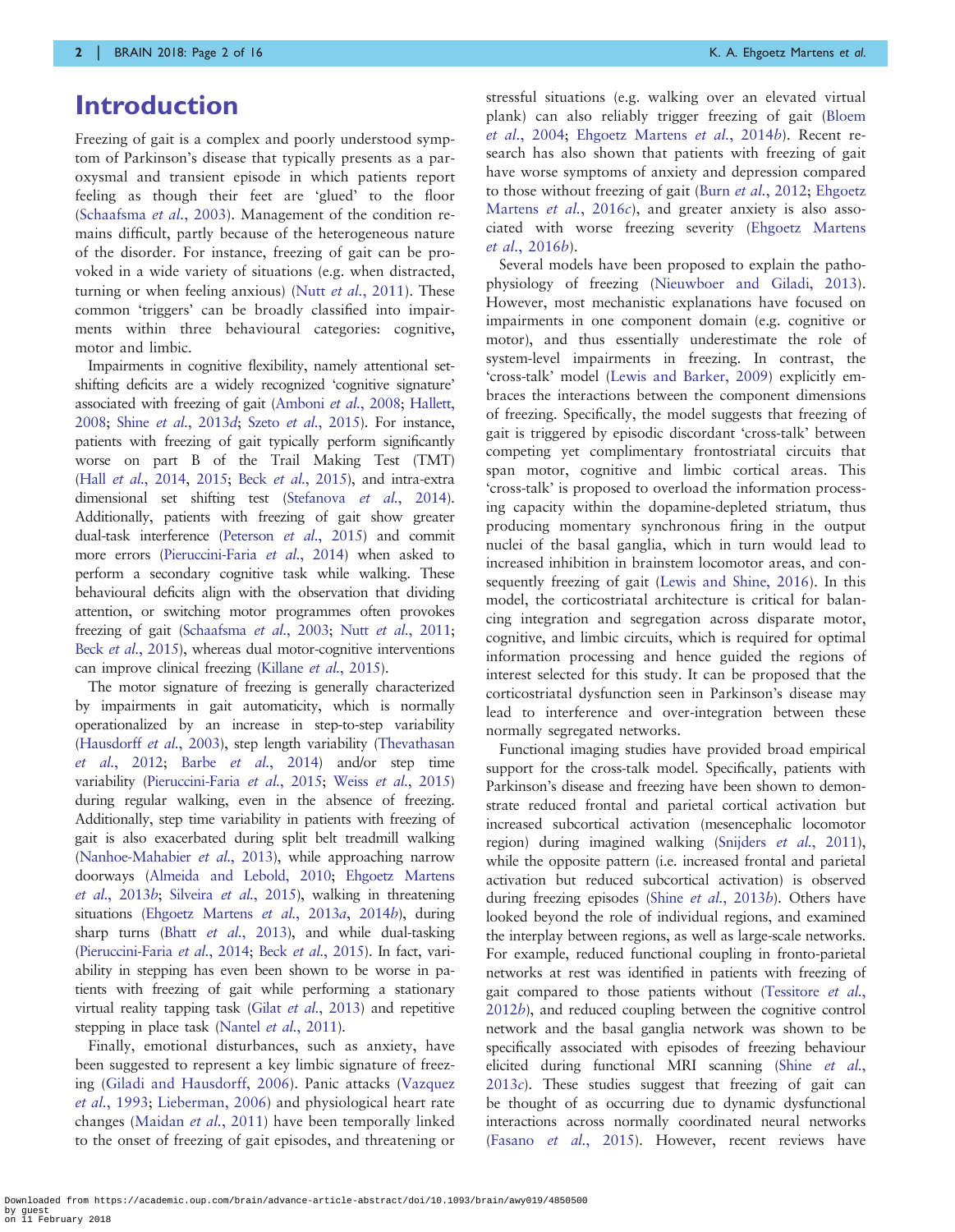promoted the need to characterize the heterogeneity and complexity of freezing of gait, rather than to study contributors to freezing in isolation ([Fasano](#page-13-0) et al., 2015; [Snijders](#page-14-0) et al.[, 2016](#page-14-0)). Therefore, a crucial next step towards understanding the freezing phenomenon is to examine the neural signature of freezing across multiple levels of neural network organization.

Here, we used a task-based functional MRI approach in combination with a validated virtual reality task (Gilat et al.[, 2013\)](#page-13-0) to investigate the neural signature of the heterogeneity of freezing of gait in Parkinson's disease. We aimed to clarify: (i) how specific regions are coordinated during freezing compared to normal foot tapping (i.e. a proxy for normal walking); (ii) how the freezing signature varies as a function of the first principal component (which relates to 'freezing severity'); and (iii) whether different behavioural signatures of freezing (i.e. cognitive, motor, limbic) are associated with unique neural underpin-nings. Based on previous research (Shine et al.[, 2013](#page-14-0)c), we hypothesized that freezing epsiodes would be characterized by abnormal patterns of functional connectivity within and between anatomical cortico-striatal circuitry. This was thought to reflect a loss of specificity between the cortex and the striatum, and hence to increase the vulnerability of the system to 'overload'. Given the heterogeneity in freezing, we further hypothesized that the freezing network signature would be uniquely associated with individual differences in the cognitive, motor, limbic component processes of freezing.

## Materials and methods

### **Participants**

Forty-one patients with Parkinson's disease and freezing of gait were studied at the Brain and Mind Centre at the University of Sydney. Inclusion criteria included: (i) a diagnosis of Parkinson's disease in accordance with the United Kingdom Parkinson Disease Society Brain Bank Diagnostic Criteria; (ii) a self-reported score of  $\geq 1$  on question 3 of the Freezing of Gait Questionnaire (FOGQ3): 'do you feel that your feet get glued to the floor while walking, making a turn or when trying to initiate walking (freezing)?'; (iii) clinically-evident freezing of gait, confirmed visually by a neurologist (S.J.G.L.); and (iv) the completion of the virtual gait paradigm in the MRI scanner in the 'OFF' state (i.e. after a minimum of 12 h withdrawal from their regular dopaminergic medication). Exclusion criteria included: (i) any additional neurological comorbidities (e.g. history or stroke or head injury); and (ii) any pathological lesions or abnormalities that were identified by an experienced radiologist from the participants' structural high-resolution  $T_1$ -weighted image. Because of the nature of our study (i.e. to investigate a clinical phenomenon that only occurs in a particular group of individuals), we did not include a traditional 'control' group. The current study received ethical approval from the University of Sydney Human Research Ethics Committee and was conducted in accordance with the Declaration of Helsinki. All participants provided written informed consent.

### Data collection and analysis

#### Clinical and neuropsychological assessment

Participants' motor symptom severity was assessed with Part III of the Movement Disorders Society Unified Parkinson's Disease Rating Scale. Global cognition was assessed with the Mini-Mental State Examination, and attentional set-shifting was assessed with the TMT, parts A and B. Finally, affective disturbance was assessed using the Hospital Anxiety and Depression Scale (HADS).

#### Virtual gait task

Participants lay supine inside the MRI scanner with a mirror that was mounted to the head coil, which enabled participants to have a clear view of the screen where the virtual environment was projected. As detailed in previous work [\(Shine](#page-14-0) et al., [2013](#page-14-0)a), foot pedals were positioned under the participants' feet [\(Fig. 1](#page-3-0)A), and participants were instructed to flex and extend their ankle in order to 'tap' the pedals, which in turn allowed the participants to navigate forward through the virtual environment (Shine et al.[, 2013](#page-14-0)a). Forward progression was only achieved when participants alternately depressed the pedals (i.e. left-right-left).

The virtual environment consisted of a straight corridor (presented in first-person view) that contained environmentally salient triggers, such as wide and narrow gaps and doorways. As in previous experiments, cognitive cues were also included to exacerbate set-shifting deficits. Both narrow doorways and cognitive cues have previously been shown to elicit freezing behaviour in susceptible individuals (Shine et al.[, 2013](#page-14-0)a). Walking and stopping in the virtual environment was initiated by simple (e.g. WALK and STOP) and complex cue words (e.g. 'WALK' if the colour-word pair match and 'STOP' if the colour-word pair do not match) that were displayed on the screen (for further details see Shine et al.[, 2013](#page-14-0)b). Performance on the task was titrated to acceptable levels prior to scanning. Patients were familiarized with the task prior to scanning to ensure acceptable performance. Sixteen participants completed the full 10-min protocol, and 25 participants completed a shorter 5-min protocol.

The timing of each participants' footsteps during the task was collected by recording the onset of each sequential pedal depression. From this output, the modal footstep latency (i.e. step time) for the duration of the protocol was calculated as the weighted average after removing all cognitive cues and freezing of gait episodes (Shine et al.[, 2013](#page-14-0)b). Freezing of gait was defined by any footstep latency that was longer than twice the modal footstep latency. This definition is in line with past work and has been previously shown to correlate with the severity freezing of gait episodes experienced in the 'real' world (Gilat et al.[, 2013](#page-13-0); Matar et al.[, 2013](#page-14-0); Shine [et al.](#page-14-0), [2013](#page-14-0)a). The coefficient of variation of step time (i.e. step time variability) was calculated for the duration of the protocol for which freezing of gait episodes were also removed.

#### Functional MRI acquisition and preprocessing

A General Electric 3 T MRI was used to obtain  $T_2^*$ -weighted echo planar functional images were acquired in sequential order with repetition time =  $3000 \text{ ms}$ , echo time =  $40 \text{ ms}$ , flip angle =  $90^\circ$ , 40 axial slices covering the whole brain, field of view =  $220 \text{ mm}$ , interslice gap =  $0.4 \text{ mm}$  and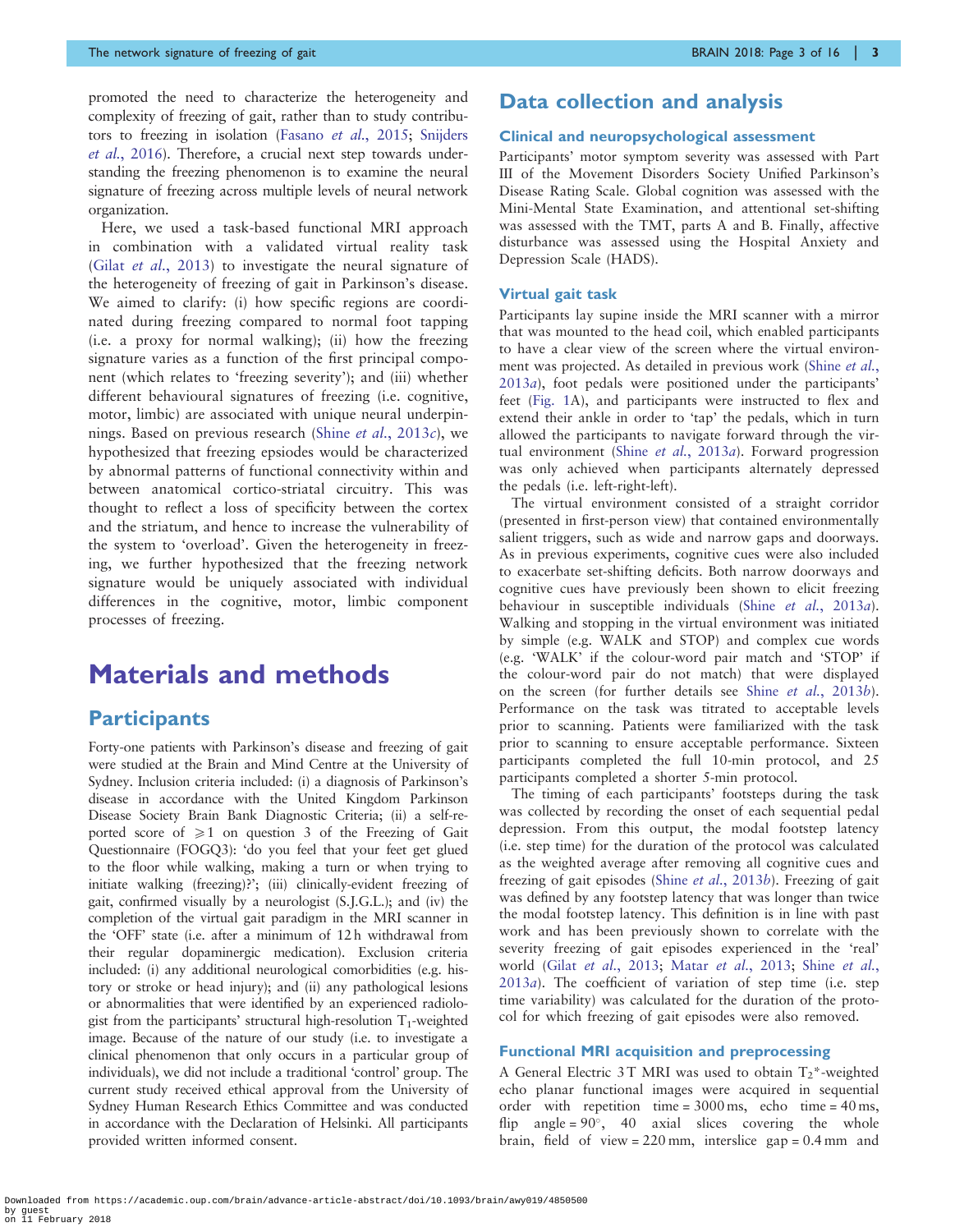<span id="page-3-0"></span>

Figure 1 Experimental design and protocol. (A) The left panel illustrates a participant lying in the MRI scanner with the foot pedals at their feet. The right panel shows an example of the virtual environment that the participant views while lying in the MRI scanner. As the participant performs the task, depressing the pedals (e.g. left-right-left-right), step time is recorded and periods of normal foot tapping and freezing are calculated. The relationship between the percentage of time spent frozen and the FCI (B:  $r = 0.40$ ,  $P = 0.01$ ); inverse of TMT- B (C:  $r = 0.35$ ,  $P = 0.02$ ); step time variability (D: r = 0.56, P < 0.001); and HADS (E: r = 0.14, P = 0.37) are also illustrated. PCA = principle component analysis.

raw voxel size =  $3.9$  mm  $\times$   $3.9$  mm  $\times$  4 mm thick. High-resolution  $3D$  T<sub>1</sub>-weighted anatomical images with voxel size =  $0.4 \times 0.4 \times 0.9$  mm were obtained for co-registration with functional scans.

Statistical Parametric Mapping Software (SPM12, Wellcome Trust Centre for Neuroimaging, London, UK, [http://www.fil.](http://www.fil.ion.ucl.ac.ak/spm/software) [ion.ucl.ac.ak/spm/software\)](http://www.fil.ion.ucl.ac.ak/spm/software) was used for image preprocessing. Functional scans were: (i) manually realigned along the anterior-posterior commissure; (ii) slice time corrected to the

median (21st) slice in each repetition time; (iii) realigned to create a mean realigned image and measures of  $6^\circ$  of rigid head movements were calculated for later use in the correction of minor head movements; (iv) unwarped to deal with residual movement-related variance induced by the susceptibility-bymovement interaction effects; (v) spatially normalized using the  $T_1$ -weighted image to improve segmentation accuracy; (vi) co-registered; and (vii) smoothed using an 8-mm fullwidth at half-maximum isotropic Gaussian kernel.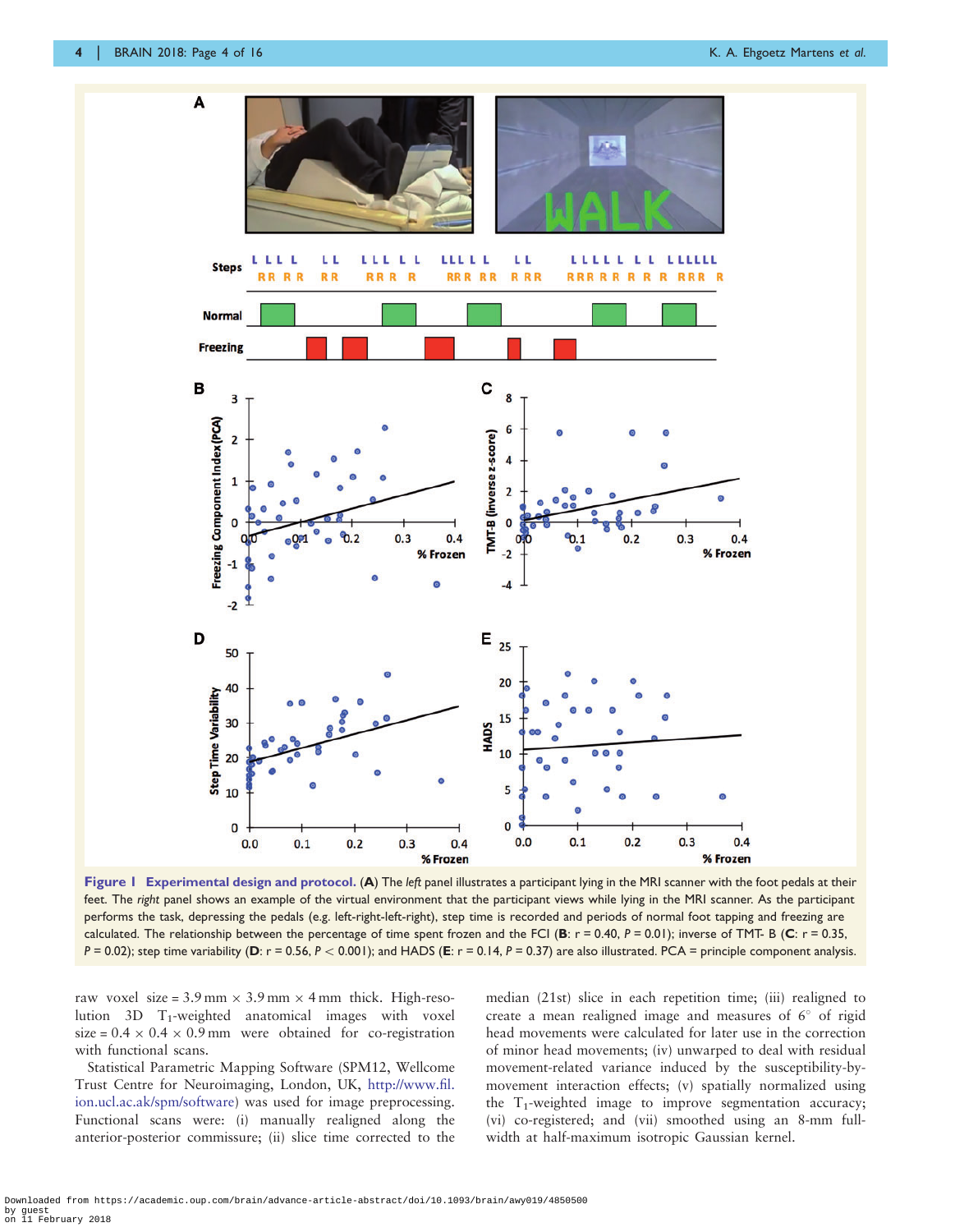Multiple precautions were taken to ensure strict control of the effects of head motion: (i) all participants were instructed to minimize head motion by keeping the legs and hips stationary and only moving the ankles to depress the foot pedals; (ii) cushions were placed inside the head coil to limit the physical possibility of head motion; (iii) ArtRepair was used to analyse each trail and applied the interpolation method to correct for large amounts of global drift or scan-to-scan head movement  $>1.5$  mm; and (iv) six motion and nuisance regressors were regressed out of each participants' extracted time series during statistical modeling.

#### The freezing component index

To estimate a low-dimensional signature of the factors that relate to freezing across subjects, we ran a principal components analysis on a set of three behavioural variables that were hypothesized *a priori* to be associated with the freezing phenotype: cognitive, TMT-B Z-score (inverted so that worse scores were positive); motor, step time variability; and limbic, HADS total. We labelled the first principal component (which explained 79.24% of the variance) the 'Freezing Component Index' (FCI). To confirm that the FCI related to freezing of gait severity, we correlated the principal component to the percentage of time spent frozen during the virtual reality task (any footstep latency that was longer than twice the modal footstep latency) using a Spearman's correlation ([Fig. 1](#page-3-0)B).

#### Region of interest selection

To improve the specificity of our imaging analysis, we predefined a set of regions of interest. Based on previous work ([Lewis and Barker, 2009\)](#page-14-0), we chose cortical and subcortical regions that covered the motor, cognitive and limbic networks, along with striatal regions that are functionally related to each network. The cortical regions were chosen using the term-based meta-analyses tool NeuroSynth [\(http://www.neuro](http://www.neurosynth.org/)[synth.org/](http://www.neurosynth.org/)). Specifically, we identified the top regions associated with the terms: 'cognitive control network', 'motor network' and 'anxiety'. It should be noted that anxiety and depression identified similar regions during the NeuroSynth search; however, we selected anxiety as the search term since it has been more robustly linked to freezing. The peak MNI coordinates for each region ([Table 1](#page-5-0)) were then used to construct 8 mm region of interest spheres ([Fig. 2](#page-5-0)). Based on previous research [\(Di Martino](#page-13-0) et al., 2008; Bell [et al.](#page-13-0), [2015](#page-13-0)), we also defined a set of 2 mm region of interest spheres to parcellate the striatum into seven distinct regions.

#### Functional connectivity analysis

To conduct a task-based functional connectivity analysis, time series data were extracted from the first level general linear model for each of the 31 regions of interest (17 cortical, 14 striatal) using the MarsBaR toolbox ([http://marsbar.source](http://marsbar.sourceforge.net/)[forge.net/](http://marsbar.sourceforge.net/)). Further preprocessing steps included the normalization of each region to its own mean and standard deviation (SD), low pass filtering  $(f \le 0.125 \text{ Hz})$ , and removal of the mean signal across all regions at each time point. SPM12 software was then used to model freezing and normal foot tapping (plus their temporal and spatial derivatives) using an epoch design, after which the regressors were convolved with a canonical haemodynamic response function. Normal foot tapping epochs were defined as five consecutive footsteps that were not interrupted by an environmentally salient cue (such as a doorway) or by a cognitive cue. The criterion of a minimum of five freezing events was selected to permit effective modelling of freezing events ([Poldrack](#page-14-0) et al., 2011). Thus, participants who experienced less than five freezing events during functional MRI scanning were removed from all of the subsequent imaging analyses. Our cohort of freezers was made up of participants from two separate studies, which varied the task length during functional MRI. Thus, our final sample included 20 participants: 13 participants who completed a 10-min protocol and seven who completed a 5-min protocol.

To estimate the time-resolved functional connectivity between each of the 31 regions of interest over the course of the task, we used the multiplication of temporal derivatives approach (Shine et al.[, 2015](#page-14-0)) with a window size of 10 repetition times (i.e. 30 s). Briefly, this technique affords a windowed estimate of functional connectivity as it evolves over time (code is freely available at [http://github.com/macshine/](http://github.com/macshine/coupling/) [coupling/](http://github.com/macshine/coupling/)). To determine whether functional connectivity between regions changed with respect to freezing behaviour, the pairwise connectivity estimates were fitted to a general linear model comparing epochs of freezing with those of normal foot tapping. To control for multiple comparisons, we performed a non-linear permutation testing by creating a null distribution of 5000 randomly permuted connectivity matrices ([Nichols and Holmes, 2002\)](#page-14-0). Edges were deemed significant if the connectivity strength was either stronger or weaker than the 97.5th (or 2.5th) percentile of the null distribution, respectively. To further minimize type I errors, we also thresholded results using a large effect size (Cohen's  $d \ge 0.8$ ; [Supplementary Table 1\)](http://brain.oxfordjournals.org/lookup/suppl/doi:10.1093/brain/awy019#supplementary-data).

To determine the relationship between abnormal functional connectivity and freezing severity and heterogeneity, we seperately correlated the freezing  $>$  normal foot tapping functional connectivity matrix with the FCI and each individual component, respectively ([Supplementary Table 2\)](http://brain.oxfordjournals.org/lookup/suppl/doi:10.1093/brain/awy019#supplementary-data). A similar non-parametric permutation approach as detailed above was used to correct for multiple comparisons. Specifically, we randomly re-sorted the FCI vector across participants and then estimated the strength of correlation between the reordered FCI and each pairwise functional connection  $5000$  times per edge—edges  $<$  2.5th percentile  $(P < 0.05)$  were retained for further interpretation. Only the significant edges that both survived permutation testing and were also significantly correlated with the FCI were reported.

To aid in the interpretation of our results, edges were qualitatively sorted according to their relationship with the FCI. We reasoned that edges that were similarly correlated with the FCI (e.g. an edge with increased coupling during freezing was positively correlated the FCI or an edge with decreased coupling during freezing was inversely correlated with the FCI) may represent an index of freezing 'severity' (i.e. greater coupling/anti-coupling was associated with a greater 'freezing severity') ([Fig. 3](#page-6-0)). In contrast, if the FCI was correlated in the opposite direction to the mean pattern observed in an edge (e.g. an edge with increased coupling was associated with a lower 'severity' score on the FCI), then the edge may be 'compensatory'. Finally, if an edge was found to be independent of the severity of freezing of gait correlates, it was labelled as 'independent', suggesting that there was a significant pattern of abnormal connectivity that was consistently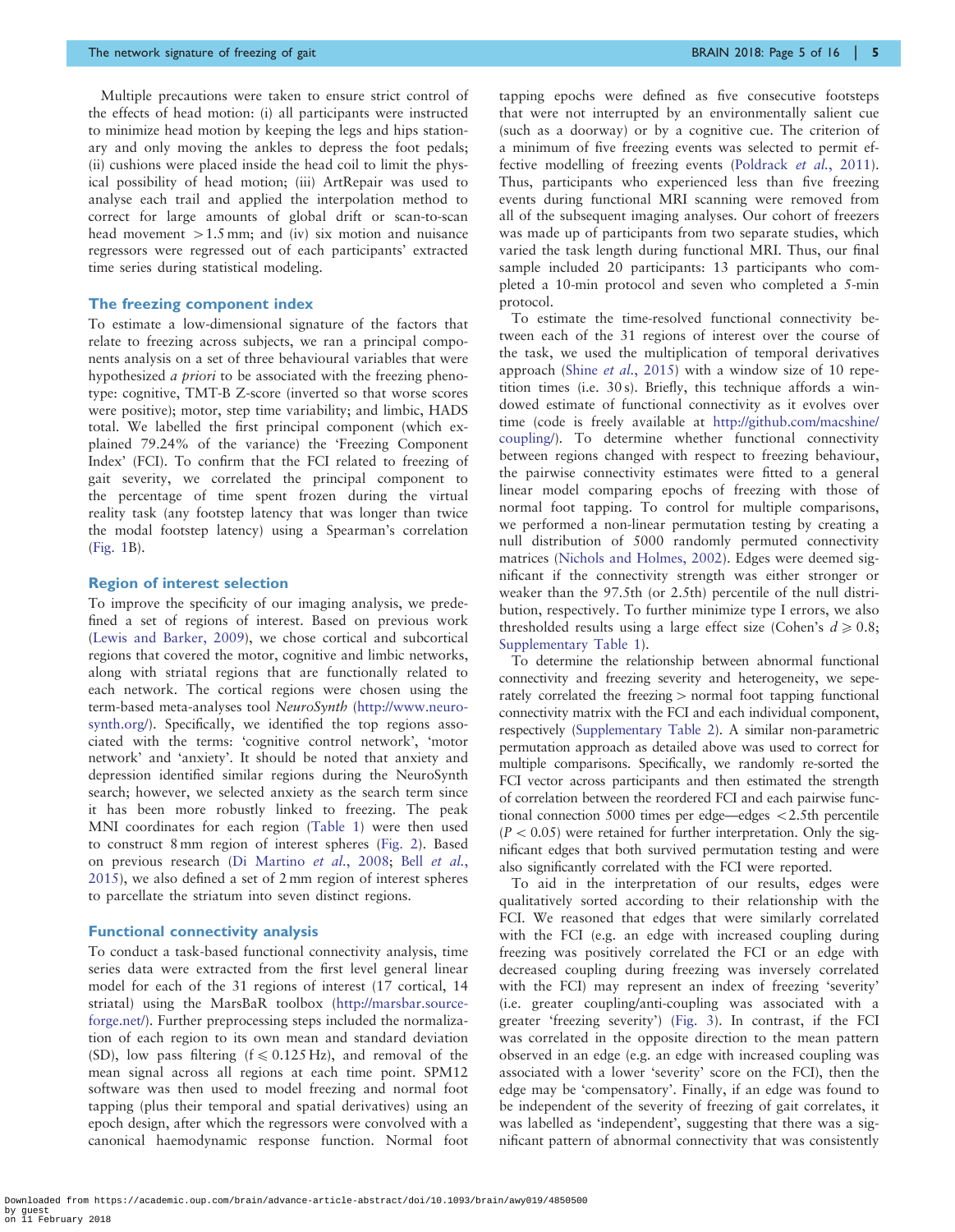#### <span id="page-5-0"></span>Table 1 Cortical regions of interest identified using NeuroSynth

| <b>Region of</b><br>interest |                                   | $\pmb{\chi}$   | y     | $\mathbf{z}$ | Z-score |
|------------------------------|-----------------------------------|----------------|-------|--------------|---------|
| Motor                        |                                   |                |       |              |         |
| <b>PMC</b>                   | $\mathsf{R}$                      | 38             | $-2$  | 58           | 10.06   |
|                              |                                   | $-24$          | $-28$ | 58           | 10.09   |
| SMA                          | R                                 | $\overline{4}$ | $-2$  | 60           | 8.05    |
|                              |                                   | $-8$           | $-4$  | 56           | 8.62    |
| <b>CBM</b>                   | $\mathsf{R}$                      | 32             | $-64$ | $-58$        | 7.71    |
|                              |                                   | $-16$          | $-66$ | $-58$        | 7.76    |
| <b>Cognitive</b>             |                                   |                |       |              |         |
| ACC                          | $\mathsf{M}% _{H}=\mathsf{M}_{H}$ | $\mathbf 0$    | $-26$ | 32           | 5.81    |
| <b>DLPFC</b>                 | $\mathsf{R}$                      | 44             | 8     | 32           | 6.43    |
|                              |                                   | $-46$          | 8     | 36           | 6.8     |
| PPC                          | $\mathsf{R}$                      | 48             | $-46$ | 40           | 5.61    |
|                              |                                   | $-42$          | $-62$ | 40           | 4.23    |
| Limbic                       |                                   |                |       |              |         |
| <b>MPFC</b>                  | R                                 | 8              | 36    | 32           | 4.36    |
|                              |                                   | $-14$          | 46    | 26           | 5.51    |
| AI                           | $\mathsf{R}$                      | 44             | 6     | $-10$        | 6.02    |
|                              |                                   | $-38$          | $-2$  | $-10$        | 5.62    |
| Amygdala                     | R                                 | 22             | $-4$  | $-18$        | 7.38    |
|                              |                                   | $-24$          | $-2$  | $-24$        | 9.21    |

ACC = anterior cingulate cortex; AI = anterior insula; CBM = cerebellum; DLPFC = dorsolateral prefrontal cortex; L = left; M = middle; MPFC = medial prefrontal cortex; PMC = primary motor cortex; PPC = posterior parietal cortex; R = right; SMA = supplementary motor area.



Figure 2 Investigating the freezing network signature. (A) The regions of interest selected for this study. (B) A functional connectivity schematic, which illustrates and defines the relationships between the time series of two regions. (C) A circular representation that summarizes the freezing network connectivity depicting (i) limited connectivity between the cortex and the striatum; and (ii) a loss of segregation and specificity between the cortico-striatal pathways. ACC = anterior cingulate cortex; AI = anterior insula; AMYG = amygdala; CBM = cerebellum; DC = dorsal caudate; DCP = dorsal caudal putamen; DLPFC = dorsolateral prefrontal cortex; DRP = dorsal rostral putamen; L = left; MPFC = medial prefrontal cortex; PCP = posterior caudal putamen; PMC = primary motor cortex; PPC = posterior parietal cortex; R = right; SMA = supplementary motor area; VRP = ventral rostral putamen; VSi = ventral striatum inferior; VSs = ventral striatum superior.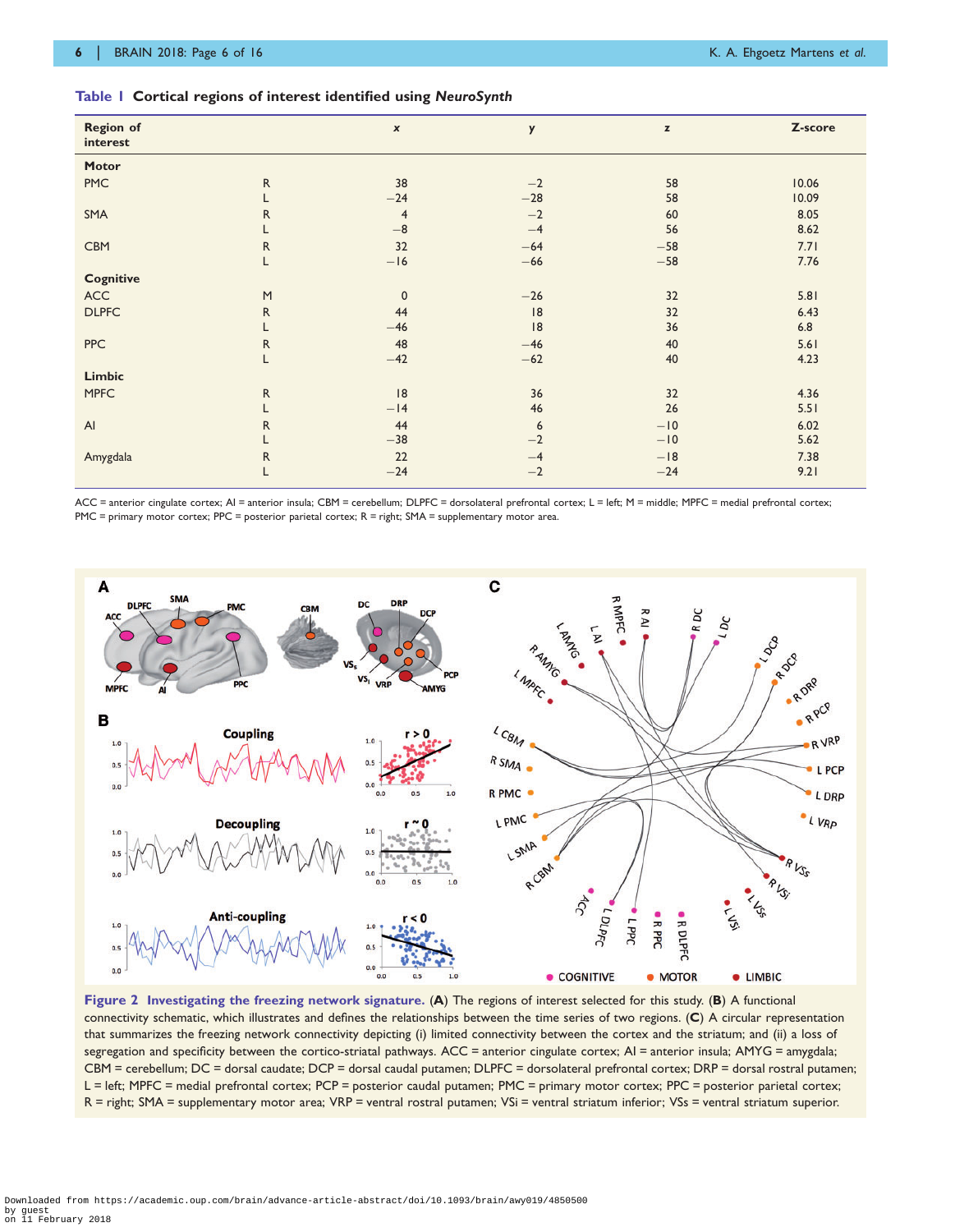<span id="page-6-0"></span>

Figure 3 Decomposing the freezing signature. During freezing episodes, functional connectivity was disrupted between the striatum and the cognitive control network and the motor network compared to normal foot tapping. However, increased functional connectivity between the limbic network and striatum was evident when freezing episodes were contrasted to bouts of normal foot tapping. C = caudate;  $CBM = cerebellum; P = putamen; schimbic = subcortical limbic; V = ventral striatum.$ 

present in the cohort of patients with freezing of gait irrespective of freezing severity. A similar analysis was then conducted using the individual component scores (i.e. cognitive, motor, limbic); however, 'independent' edges were ignored due to overlap across the three component domains.

## **Results**

### Executive summary

In this study, we made an explicit choice to expose the detailed heterogeneity of the freezing of gait phenotype. To clarify our results, we would like to first emphasize the overarching framework that we applied to investigate the multivariate nature of freezing. First, by contrasting connectivity during freezing episodes to normal foot tapping we constructed a 'Freezing Network Signature' ([Figs 2C](#page-5-0) and 3). Second, we related the network signature of freezing to the FCI (which is significantly correlated with per cent time spent frozen during the task) in order to assess which aspects might be associated with 'severity', 'compensation', or 'independent' altogether [\(Fig. 4](#page-7-0)). Third, by decomposing the FCI into its cognitive, motor and limbic components, we examined the relationship between individual behavioural components and the freezing network signature further ([Fig. 5\)](#page-7-0). Characteristics of participants both included and excluded from the functional MRI analysis are presented in [Table 2.](#page-8-0) Notably the two groups (MRI + and MRI –) were matched in age, symptom severity, cognitive status, FOGQ3, anxiety, total HADS, processing speed, set-shifting ability and step time variability. There were a few group differences such that the cohort included in the functional MRI analysis  $(MRI +)$  had a significantly higher dopamine dose equivalence  $(P = 0.04)$ , greater depression score (although not clinical significant)  $(P = 0.03)$ , faster foot step latency  $(P < 0.01)$ , and greater amount of freezing  $(P < 0.01)$ .

### Freezing network signature

Figure 3 illustrates a summary of the overall network as a function of freezing of gait (i.e. freezing  $>$  normal foot tapping). During freezing episodes, the functional connectivity was disrupted between the striatum and the cognitive control network and the motor network compared to normal foot tapping. However, increased functional connectivity between the limbic network and striatum was evident when freezing episodes were contrasted to bouts of normal foot tapping. Further details are provided below.

#### Cognitive network

During episodes of freezing, anti-coupling was observed between the cognitive control network and striatum, whilst increased coupling was observed within the cognitive control network when compared to normal foot tapping. The cerebellum was also significantly more coupled to the caudate and cognitive control network.

#### Motor network

There was substantial disruption to the motor network during freezing compared to normal foot tapping. Greater anti-coupling was found both within the cortical motor network, and within the putamen. Furthermore, the motor network was also decoupled from the putamen and and limbic structures and instead coupled to the dorsal caudate nucleus.

#### Limbic network

Increased coupling between the limbic network (cortical and subcortical) and the ventral striatum was found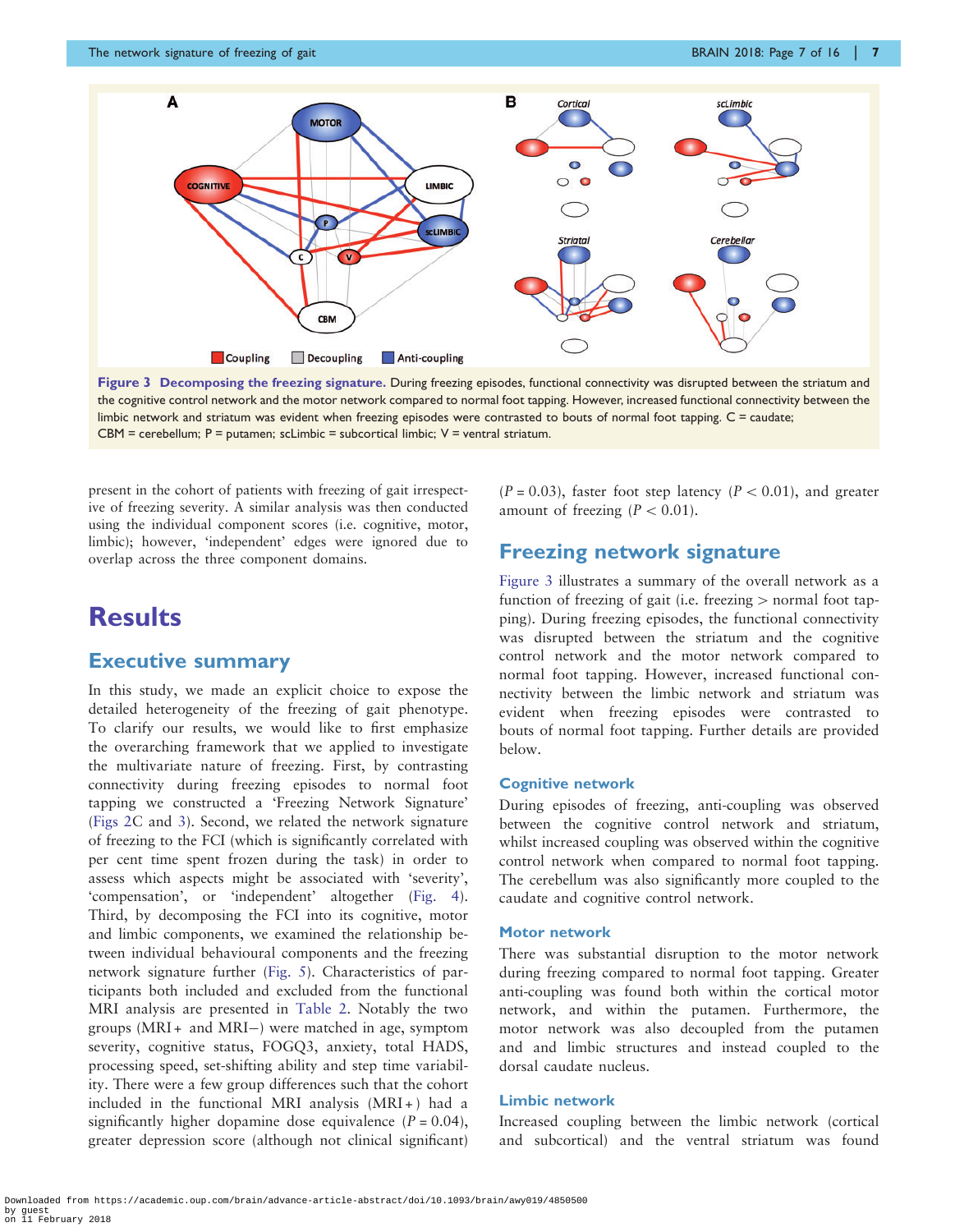<span id="page-7-0"></span>

Figure 4 Associations between the freezing network signature and the FCI. Functional connections identified in the Freezing Network Signature, which were associated with a worse FCI are depicted in (A), whereas the connections that were associated with a better FCI are depicted in (B). The remaining functional connections that were not significantly correlated to the FCI are depicted in C, and (D) demonstrates a summary key that describes how the classification was determined. C = caudate; CBM = cerebellum; P = putamen; PC = principal component; scLimbic = subcortical limbic; V = ventral striatum.



Figure 5 Unique network signatures for individual components of freezing. Functional connections identified in the freezing network signature that were associated with more severe components are illustrated in the top panel  $(A,$  cognitive;  $B$ , motor;  $C$ , limbic). Functional connections identified in the freezing network signature that were associated with reduced component scores (i.e. compensatory) are illustrated in the bottom panel. C = caudate; CBM = cerebellum; COG = cognitive; P = putamen; scLimbic = subcortical limbic; STV = step time variability; V = ventral striatum.

during freezing compared to normal foot tapping. Furthermore, increased coupling between the limbic network (cortical and subcortical) and the cognitive control network was found. In contrast, anti-coupling between the cortical and subcortical limbic network and within

the subcortical network was marked during freezing compared to normal foot tapping. Notably, the subcortical limbic regions were tightly coupled to the dorsal caudate, despite that the cognitive control network was anti-coupled from the dorsal caudate nucleus.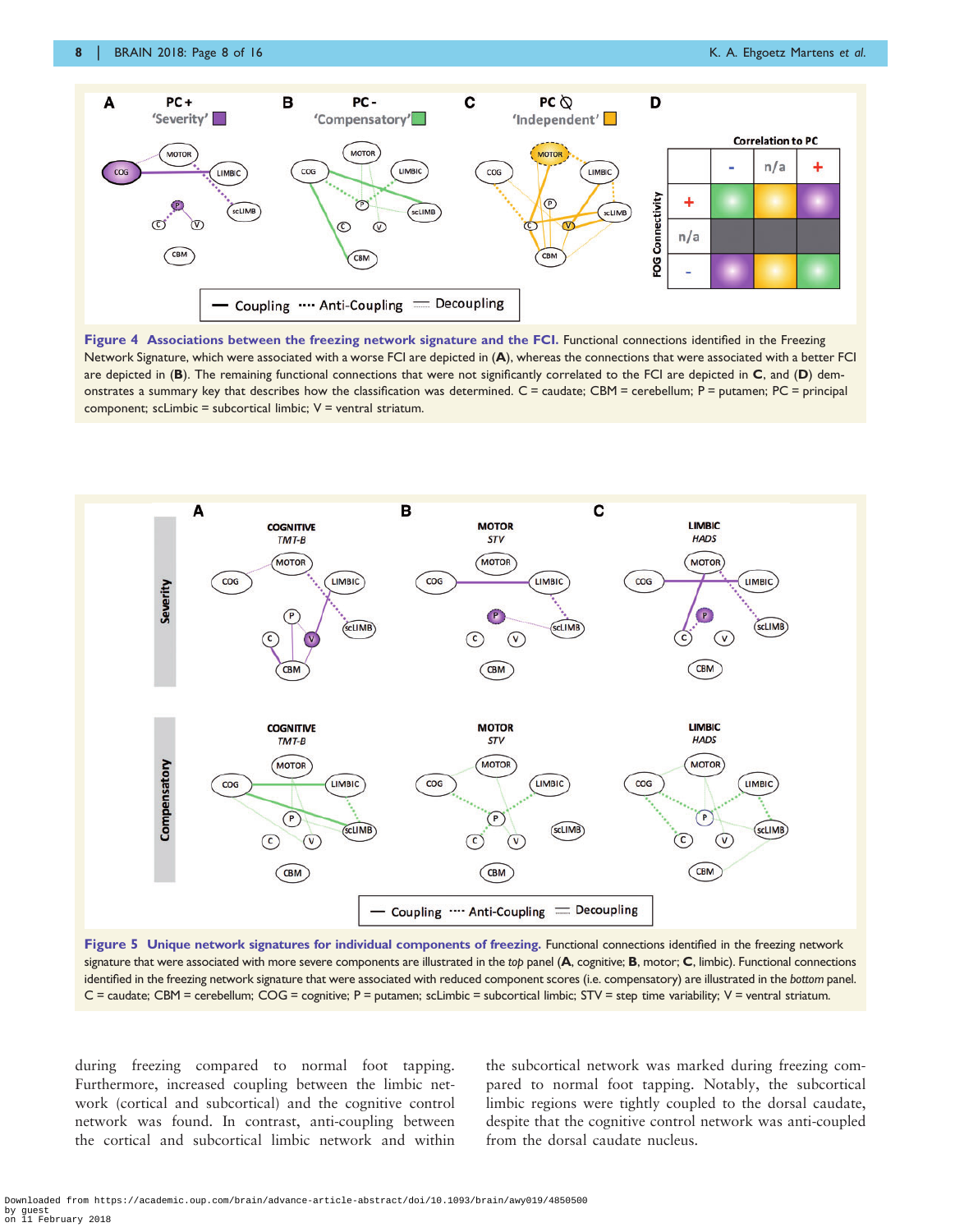|                                   | Total participants $(n = 41)$ |           | $MRI + (n = 20)$ |           | $MRI - (n = 21)$ |           |
|-----------------------------------|-------------------------------|-----------|------------------|-----------|------------------|-----------|
|                                   | <b>Mean</b>                   | <b>SD</b> | Mean             | <b>SD</b> | Mean             | <b>SD</b> |
| Gender, n                         | 9 F (22%)                     |           | 3 F (15%)        |           | 6 F (29%)        |           |
| Age                               | 67.54                         | 6.40      | 66.45            | 5.34      | 68.57            | 7.26      |
| <b>DDE</b>                        | 877.9                         | 579.9     | $1069.5*$        | 687.6     | 686.3*           | 374.4     |
| <b>MDS UPDRS-III</b>              | 33.89                         | 14.0      | 34.15            | 12.19     | 33.62            | 15.84     |
| <b>MMSE</b>                       | 27.90                         | 2.07      | 27.65            | 2.16      | 28.14            | 2.01      |
| FOGO3                             | 2.5                           | 1.01      | 2.53             | 1.02      | 2.48             | 1.03      |
| <b>HADS-Anxiety</b>               | 5.78                          | 3.63      | 6.3              | 3.25      | 5.29             | 3.98      |
| <b>HADS-Depression</b>            | 5.37                          | 2.77      | $6.35*$          | 2.83      | $4.43*$          | 2.42      |
| <b>HADS</b> Total                 | 11.15                         | 5.9       | 12.65            | 5.79      | 9.71             | 5.77      |
| TMT-A (Z-score)                   | $-0.34$                       | 1.14      | $-0.26$          | 0.97      | $-0.42$          | 1.31      |
| TMT-B (Z-score)                   | $-0.84$                       | 1.68      | $-0.80$          | 1.40      | $-0.88$          | 1.95      |
| Step time variability             | 23.08                         | 7.86      | 24.99            | 7.04      | 21.27            | 8.32      |
| Modal foot step latency, s        | 0.52                          | 0.27      | $0.38*$          | 0.17      | $0.64*$          | 0.29      |
| Time spent frozen, %              | 0.10                          | 0.09      | $0.14*$          | 0.08      | $0.07*$          | 0.14      |
| Protocol completed (5-min:10-min) | 25:16                         |           | 7:13             |           | 18:3             |           |

<span id="page-8-0"></span>

|  | Table 2 Demographic, clinical and neuropsychological and virtual reality characteristics |  |  |  |  |  |  |
|--|------------------------------------------------------------------------------------------|--|--|--|--|--|--|
|--|------------------------------------------------------------------------------------------|--|--|--|--|--|--|

\*Significant group difference,  $P < 0.05$ .

DDE = dopamine dose equivalence; FOGQ3 = question 3 of the Freezing of Gait Questionnaire; MDS UPDRS-III = Movement Disorders Society Unified Parkinson's Disease Rating Scale motor subsection; MMSE = Mini-Mental State Examination; MRI + = participants included in the functional MRI analysis; MRI = participants removed from the functional MRI analysis.

### Relating the freezing network signature to the freezing component index

To assess which aspects of the freezing network signature were associated with severity, compensation, or were independent of severity, we first verified there was a significant relationship between the percentage of time spent frozen during the task and the FCI  $(r = 0.40, P = 0.01;$  [Fig. 1](#page-3-0)B). Furthermore, the FCI was also positively correlated with FOGQ3 ( $r = 0.32$ ,  $P = 0.045$ ). [Figure 4](#page-7-0) summarizes the relationship between functional connectivity and the FCI, wherein the FCI was correlated with each significant connection from the freezing signature (freezing  $>$  normal foot tapping; [Fig. 3](#page-6-0)).

#### Severity versus compensation

Overall, a worse FCI (a proxy for freezing severity) was associated with: (i) greater coupling within the cognitive control network and also between the cognitive control network and the limbic cortex; (ii) anti-coupling within the putamen, and between the putamen and caudate nucleus, as well as a loss of anti-coupling between the putamen and ventral striatum; and (iii) anti-coupling between the motor cortex and the limbic subcortex, and cognitive control network.

In contrast, reduced freezing severity (i.e. 'Compensation') was associated with: (i) anti-coupling between the putamen and cortical networks (cognitive control, limbic and motor network); (ii) anti-coupling between the ventral striatum and motor network; and (iii) increased coupling between the cognitive control network and the cerebellum and subcortical limbic network.

### Freezing component signatures

To understand the heterogeneous network signature associated with freezing, we decomposed the FCI into its cognitive, motor and limbic parts, and further examined the relationship between individual behavioural components and the freezing network signature. [Figure 5](#page-7-0) depicts the edges associated with better (green) or worse (purple) scores for each of the three component domains (cognitive, motor and limbic).

#### Cognitive signature (TMT-B)

Worse set-shifting ability was associated with decoupling between cognitive control network and the motor network, as well as decoupling between the putamen and the ventral striatum. Increased coupling within the ventral striatum was observed, as well as between the ventral striatum and the cortical limbic network, and between the cerebellum and caudate nucleus was also associated with worse set-shifting ability. Anti-coupling between the motor network and the subcortical limbic network was related to worse set-shifting ability. In contrast, better set-shifting ability was associated with coupling between the cognitive control network and the limbic network (cortex and subcortex), and anti-coupling between the cortical and subcortical limbic network. Decoupling between the cortex and striatum was also associated with greater cognitive flexibility.

### Motor signature (step time variability)

Worse step time variability was primarily associated with limbic edges. Greater coupling between cortical limbic and cognitive control networks, and greater anti-coupling between cortical and subcortical limbic networks as well as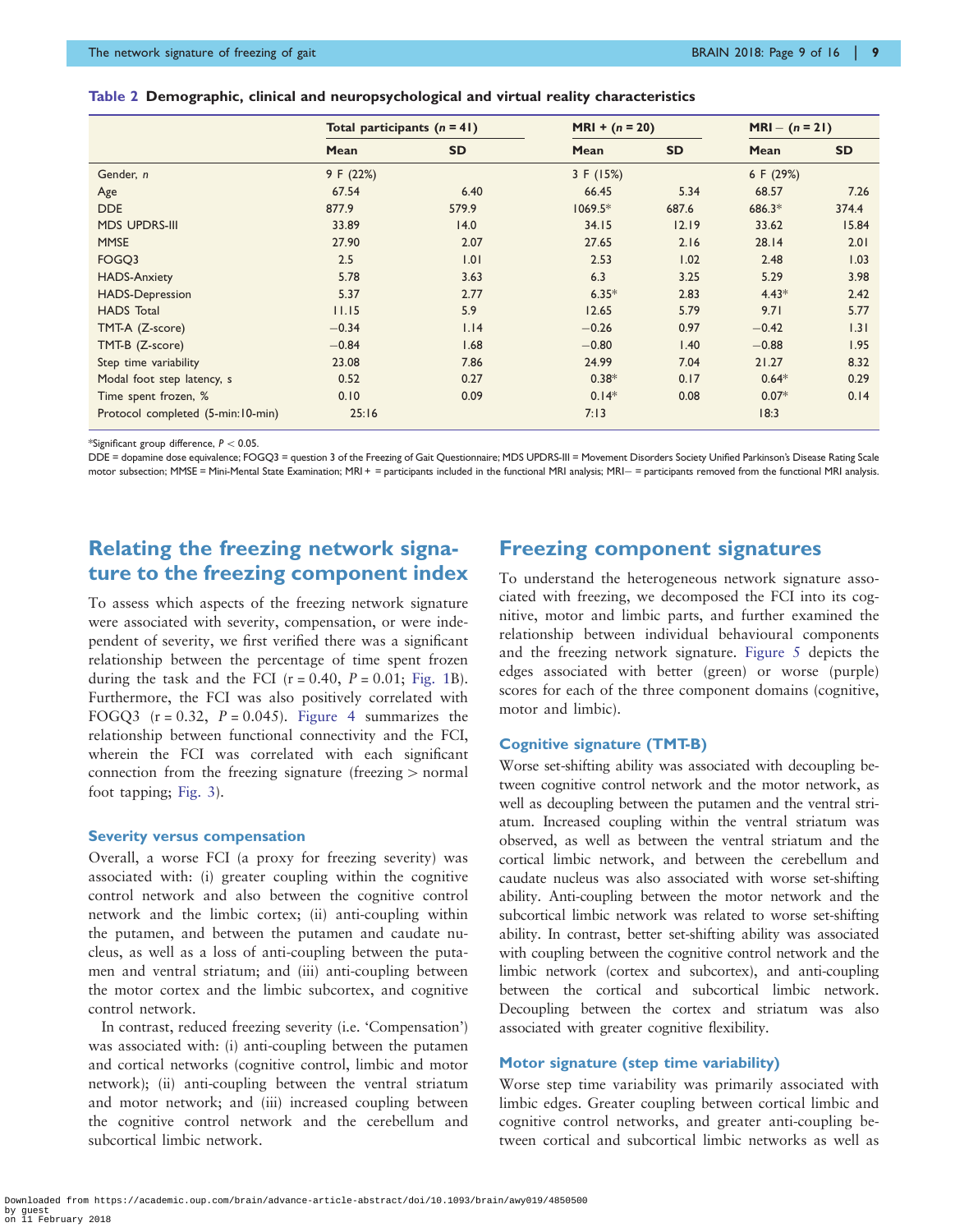within the putamen. Decoupling between the putamen and subcortical limbic regions was also associated with greater step time variability.

In contrast, reduced step time variability was primarily associated with reduced coupling between the cortex and striatum and across the striatum. More specifically, anticoupling between the putamen and the cognitive control network and cortical limbic network, as well as anti-coupling between the dorsal caudate and the putamen were related to less variable step timing. Additionally, decoupling between ventral striatum and both the motor network and putamen, as well as decoupling between the motor network and cognitive control network was also associated with reduced step time variability.

#### Limbic signature (HADS)

Worse anxiety and depression was associated with increased coupling between the cortical limbic and cognitive control network, as well as between the motor network and the dorsal caudate nucleus. Furthermore, anti-coupling between the subcortical limbic network and the motor network, within the putamen, and between the putamen and the dorsal caudate was also related to worse affective disturbance.

Similar to the step time variability, less affective disturbance was associated primarily with anti-coupling between the cortex and the striatum. Specifically, anti-coupling was found between the putamen and the cognitive control network and cortical limbic network, as well as between the dorsal caudate and the cognitive control network. Additionally, anti-coupling between the cortical and subcortical limbic network was found. Decoupling between the putamen and the subcortical limbic network and motor network as well as decoupling between the motor network and the various other cortical and striatal regions (i.e. the cognitive control network, subcortical limbic network, putamen, and the ventral striatum) was also related to less severe anxiety and depression symptoms.

## **Discussion**

In this study, we used a task-based connectivity analysis to identify latent heterogeneity within the neural signature underlying freezing of gait in Parkinson's disease. When compared to periods of normal foot tapping (i.e. a proxy for normal walking), freezing episodes were characterized by an overall loss of synchrony between the cortex and the striatum, as well as a loss of segregation and specificity between the cortico-striatal pathways ([Figs 2B](#page-5-0) and [3\)](#page-6-0). Subsequent group-level behavioural interrogation allowed us to dissociate the freezing signature into three distinct categories [\(Fig. 4](#page-7-0)): a set of intracortical and intrastriatal connections that were related to freezing severity; a group of cortico-striatal connections that were putatively related to compensation; and a network of cortico-striatal and striato-cerebellar connections that were independent of freezing severity. Finally, we related these deficits to individual differences in the behavioural factors (cognitive, motor, limbic) that predispose individuals towards freezing episodes ([Fig. 5\)](#page-7-0). Together, these results provide confirmatory evidence for systems-level impairments in the pathophysiology of freezing of gait in Parkinson's disease.

### Severity versus compensation

In contrast to previous studies, the approach used in this study was able to decipher the patterns within the freezing of gait phenotype that were related to individual differences in freezing severity. Specifically, worsened scores on the first principal component (i.e. inferring worse behavioural freezing) was associated with increased connectivity within the cognitive control network and between the cognitive control network and other cortical networks (i.e. motor and limbic; [Fig. 4\)](#page-7-0). That is, greater cortical 'cross-talk' was associated with worse freezing, and less cross-talk between the cortex and striatum was associated with less freezing of gait. It is plausible that cortical areas may become too integrated due to striatal dysfunction or periods of increased limbic drive. Alternatively, actively reducing the 'cross-talk' between the striatum and cortex (e.g. via maximizing temporal separation of regional activity) may reduce the severity of freezing of gait and reflect a compensatory strategy to overcome freezing episodes. There is growing evidence that dopaminergic replacement therapy may restore the appropriate corticostriatal connectivity ([Esposito](#page-13-0) et al., 2013; [Tahmasian](#page-15-0) et al., 2015; [Gilat](#page-13-0) et al.[, 2017](#page-13-0)), and normalize the disrupted network topology ([Berman](#page-13-0) et al., 2016; Kim et al.[, 2017](#page-14-0)), thus potentially minimizing 'crosstalk'. Further research is needed to determine whether dopaminergic replacement therapy restores network segregation [\(Nieuwhof and Helmich,](#page-14-0) [2017\)](#page-14-0), and whether network segregation versus integration might be protective against freezing of gait. The current findings also converge with previous suggestions that freezing represents dysfunction within a distributed network of widespread frontal and parietal cortical regions [\(Shine](#page-14-0) et al.[, 2013](#page-14-0)c), and supplements studies that have shown a reduction in frontoparietal blood oxygen level-dependent activation [\(Snijders](#page-14-0) et al., 2011; Shine et al.[, 2013](#page-14-0)b), grey matter atrophy in frontal and parietal cortices [\(Kostic](#page-14-0) et al., [2012;](#page-14-0) [Tessitore](#page-15-0) et al., 2012a; [Herman](#page-14-0) et al., 2014), and reduced perfusion rate in frontal networks ([Imamura](#page-14-0) et al., [2012\)](#page-14-0) in association with freezing severity. Interestingly, freezing severity has been associated with reduced functional connectivity within the 'executive-attention' neural network in the 'resting' state [\(Tessitore](#page-15-0) et al., 2012b), whereas here we demonstrate the opposite pattern and relationship during a task-based protocol. These differing results could emphasize that freezing is likely related to altered cortical control of gait, or perhaps via failed compensatory strategies that facilitate too much cortical integration. These findings also indirectly support predictions of the cross-talk model, which hypothesizes that an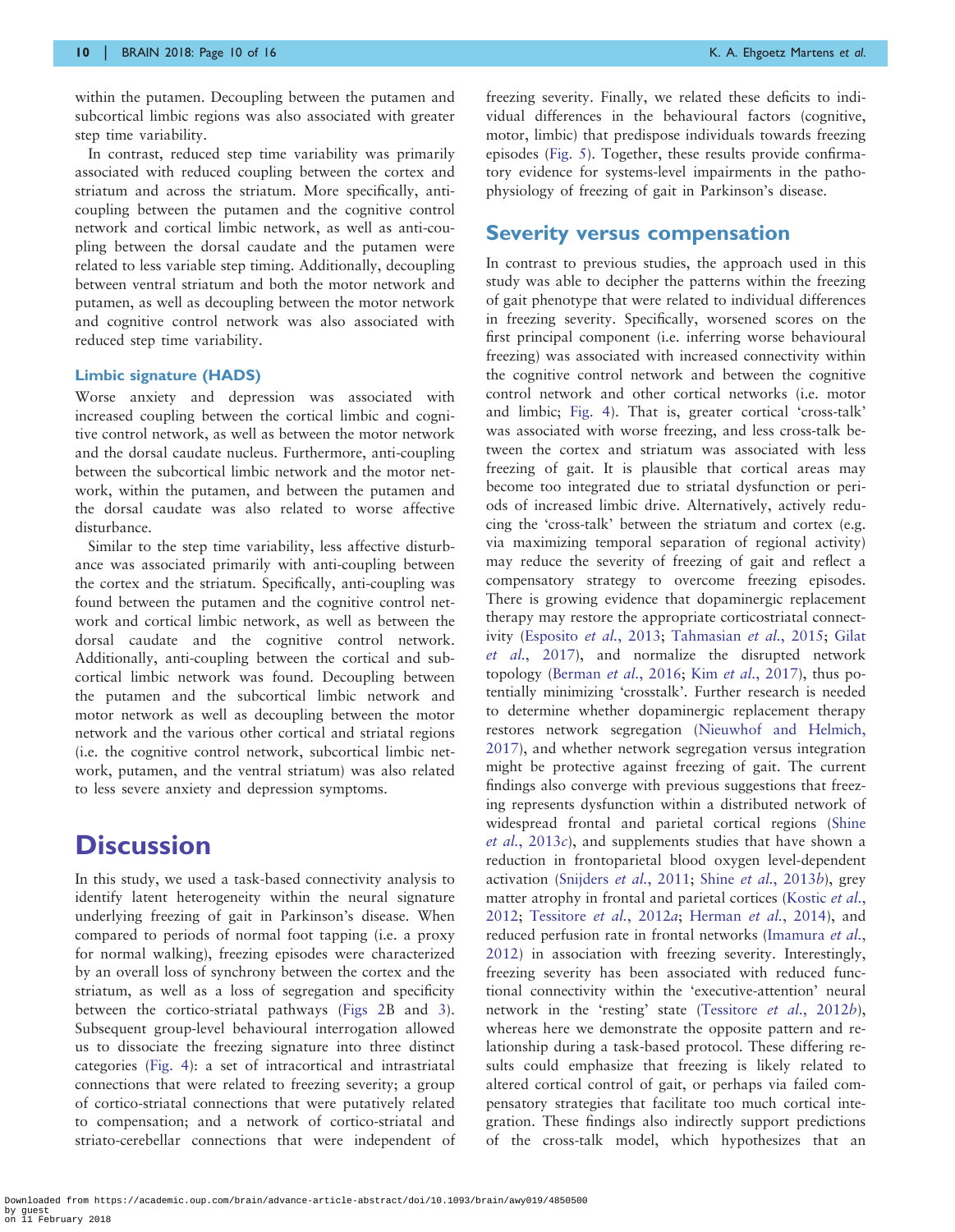overflow of communication between the cortex and the striatum, paired with a loss of segregation (demonstrated here by pathological cortical coupling) among competing yet complimentary brain networks may overwhelm the striatum, thus generating excessive inhibitory output from the globus pallidus to the brainstem structures controlling gait, ultimately manifesting freezing behaviour ([Lewis and](#page-14-0) [Barker, 2009](#page-14-0)).

Similar to recent work, the current study also identified patterns of abnormal cerebellar connectivity that were associated with freezing of gait. In previous work, [Fasano](#page-13-0) et al. [\(2017\)](#page-13-0) used a novel lesion network mapping technique to show that lesions in the dorsal midline cerebellum were implicated in generating freezing symptoms; however, it was inconclusive whether the cerebellum's role in lesioninduced freezing was relevant for parkinsonian freezing of gait. Several studies have shown abnormalities in cerebellar locomotor regions' structural and functional connectivity in Parkinson's disease patients with freezing ([Schweder](#page-14-0) et al., [2010;](#page-14-0) Fling et al.[, 2014;](#page-13-0) [Vercruysse](#page-15-0) et al., 2015; [Myers](#page-14-0) et al.[, 2017](#page-14-0)), yet a recent study investigating cerebellar theta burst stimulation found that it did not improve freezing of gait in patients with Parkinson's disease ([Janssen](#page-14-0) et al., 2017). In the current study, the connectivity between the cerebellum and the striatum was a marked feature of the network signature of freezing independent of severity, whereas coupling between the cerebellum and cognitive control network was found to be compensatory (i.e. associated with less freezing). Therefore, we provide further evidence that the cerebellum plays an important role in the underlying pathophysiology of freezing of gait; however, future research is needed to understand its compensatory relationship in order to help guide the development of effective new therapies.

Recent work by [Nieuwhof](#page-14-0) et al. (2017) has also shown a loss of segregation within cortico-striatal loops during dualtask performance while foot-tapping in Parkinson's disease ([Nieuwhof](#page-14-0) et al., 2017). Here, we advanced these findings by mapping patterns of abnormal connectivity during freezing, which were further related to individual differences in predispositional components [\(Fig. 3](#page-6-0)). More specifically, we used a low dimensional behavioural signature to infer patterns of functional connectivity associated with increased severity; with increased compensation; or those that were independent of severity. Based on Nieuwhof's predisposition hypothesis, it may have been expected that a loss of cortico-striatal segregation (i.e. greater striatal overlap) might be independent of freezing severity, and thus represent trait-like factors common in all patients with freezing of gait. Indeed, rather than the typical cortico-striatal circuitries being functionally coupled (e.g. cognitive control network – dorsal caudate; motor network – dorsal putamen; limbic network – ventral striatum), we observed in the current study little specificity (i.e. greater overlap) in the functional connectivity between the cortical networks and the striatum during freezing compared to normal foot tapping. Moreover, all positive edges between the cortex

and striatum (e.g. motor network – caudate, subcortical limbic – caudate) were independent of freezing severity. Furthermore, increased limbic connectivity with the striatum, as well as disrupted communication within the motor network and between the cognitive control network and the striatum were also independent of freezing severity. Therefore, one interpretation could be that these abnormalities in communication were consistently present across all patients with freezing of gait during episodes of freezing, and thus may represent the true neural underpinnings of freezing of gait that are unchanged by heterogeneous trait-like factors.

In contrast, the first principal component (a proxy for freezing severity) was associated with altered connectivity across the striatal nuclei ([Fig. 4](#page-7-0)). More specifically, worse freezing behaviour was associated with a loss of coupling within the putamen and between the dorsal caudate and putamen, and accompanied by greater coupling between the ventral striatum and putamen. These findings are in keeping with previous work which has demonstrated decreased blood oxygen level-dependent signal in subcortical areas (such as the caudate, globus pallidus internus, thalamus and mesencephalic locomotor region) during freezing (Shine [et al.](#page-14-0), [2013](#page-14-0)b). Furthermore, these results may reflect the dopaminergic aetiology of freezing of gait, since dopamine degeneration progresses posterior-dorsal to anterior-ventral within the striatum [\(Poldrack, 2005;](#page-14-0) [Wu and Hallett, 2005](#page-15-0)), thus affecting the putamen and dorsal caudate more so than the ventral striatum. This degenerative process could lead to recruitment of the dopamine-preserved ventral striatum as a compensatory strategy to aid with cortico-striatal processing, which may also contribute to greater overlap and loss of segregation within cortico-striatal pathways. This notion is consistent with research suggesting that a bottleneck of processing might occur when motor and cognitive inputs are funnelled into the relatively spared ventro-anterior putamen due to the gradient dopamine depletion in the dorsoposterior putamen [\(Lewis and Barker, 2009](#page-14-0)). Hypothetically, in instances where the ventral striatum may be needed for information processing within its own segregated cortico-striatal limbic loop, this over-recruitment may lead to vulnerability across other systems that rely on compensatory ventral striatum processing. In this way, limbic input may have a greater capacity to interfere with motor output such as walking, which might offer a further explanation for the emerging relationship between anxiety and freezing of gait.

### Component signatures of freezing

Several of the regions that have been associated with freezing of gait are also known to be intimately involved with motor, cognitive and limbic functions, which in turn may explain the well-known clinical relationship between freezing and impairment across multiple behavioural domains ([Schaafsma](#page-14-0) et al., 2003; [Giladi and Hausdorff, 2006;](#page-13-0) [Naismith](#page-14-0) et al., 2010; Nutt et al.[, 2011;](#page-14-0) [Ehgoetz Martens](#page-13-0) et al.[, 2014](#page-13-0)b; Hall et al.[, 2015\)](#page-13-0). Indeed, this very feature of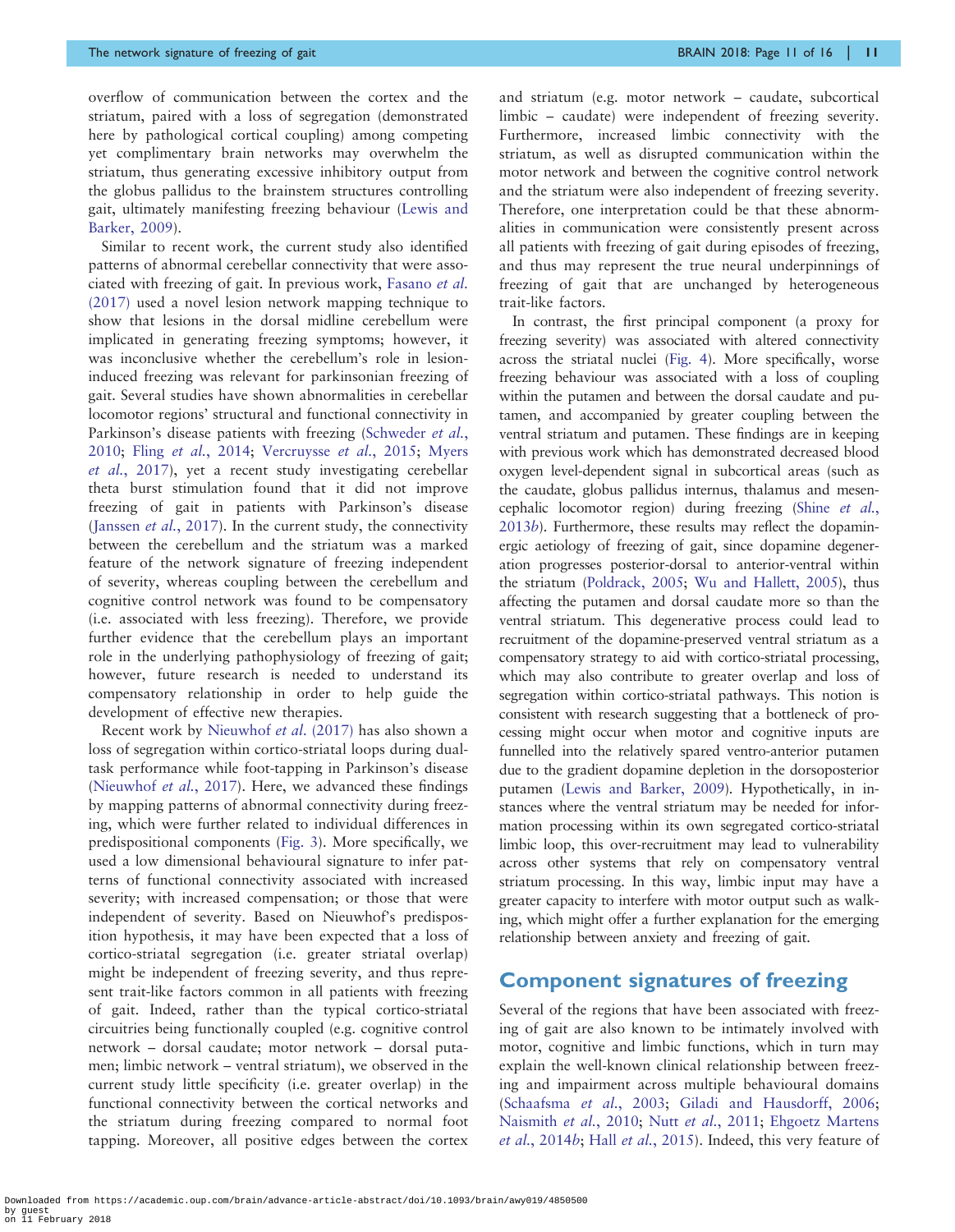freezing forms an important basis of the 'cross-talk' model, which describes freezing as a transient overload of information processing capacity of within the broader network of the brain (i.e. independent of the domain that catalyses overload), ultimately leading to a breakdown in motor function and freezing [\(Lewis and Barker, 2009;](#page-14-0) [Lewis](#page-14-0) [and Shine, 2016\)](#page-14-0). Given that the precise circuitry that provokes freezing likely differs depending on the specific trigger that will cause an episode (cognitive, motor, limbic), this study aimed to explore how functional connectivity correlated to particular cognitive, motor, and limbic components of freezing (i.e. set-shifting ability, step time variability, anxiety and depression severity), in an effort to better understand their unique contributions and neural underpinnings.

### Cognitive signature

Set-shifting impairments are well known in Parkinson's disease, and have been linked with dopaminergic depletion in the caudate nucleus as well as reduced structural and functional connectivity to frontal areas (Bartels et al.[, 2006;](#page-13-0) Shine et al.[, 2013](#page-14-0)d). In the current study, worse set-shifting ability was associated with greater coupling between the cerebellum and the caudate as well as between the ventral striatum and cortical limbic regions. In contrast, greater cognitive flexibility was associated with coupling between the cognitive control network and the limbic network and less connectivity between the cortex and the striatum. In patients with Parkinson's disease, including patients with freezing of gait, a relationship between affective disturbance and performance on the TMT has been established, such that anxiety and depression can interfere with set-shifting abilities ([Ehgoetz Martens](#page-13-0) et al., 2016d). Our findings may fit with this notion, since greater synchronization within the limbic cortico-striatal pathway relates to worsened TMT-B performance, whereas greater 'top-down' control of the limbic network is associated with more cognitive flexibility, which confirms the dependent nature of cognitive and affective disturbance in patients with freezing of gait.

### Motor signature

Increased step time variability has also been robustly linked with freezing of gait [\(Pieruccini-Faria](#page-14-0) et al., 2015; [Weiss](#page-15-0) et al.[, 2015\)](#page-15-0) and is thought to reflect a loss in motor automaticity due to dopaminergic denervation predominately in the posterior dorsal putamen ([Wu and Hallett, 2005](#page-15-0)). This area of the putamen is thought be responsible for chunking motor sequences to improve efficiency and free attentional resources ([Graybiel, 1998\)](#page-13-0). Given that dopaminergic depletion affects the posterior-dorsal putamen early on, compensatory attentional and cognitive control networks have been postulated to compensate by being brought online to control and coordinate movements. Recent neuroimaging work has indeed shown that greater activation in frontal areas [\(Wu and Hallett, 2005\)](#page-15-0) and increased

intrastriatal functional connectivity was associated with greater movement variability in patients with Parkinson's disease (Gilat et al.[, 2017](#page-13-0)). In patients with freezing of gait, it might be expected that this loss of automaticity (represented by increased step time variability) places an even greater demand on limited attentional resources and will be similarly related to dysfunctional striatal connectivity. Here, we found that worsened step time variability was indeed related to disrupted connectivity within the striatum, predominately between the putaminal nuclei. Furthermore, less variability was associated with anti-coupling between the putamen and the cortex, as well as reduced connectivity between intra-striatal nuclei and between the cognitive control network and motor network. Overall these findings are in support of previous work suggesting a loss of dopamine in the dorsal striatum is related to greater step time variability. Likewise, the pattern of results in this study could also reflect a compensatory shift in processing, such that the ventral-anterior striatum may be recruited more to aid with cortico-striatal processing to control movement since it may have more preserved dopaminergic neurons. Furthermore, individuals with less step time variability also had reduced connectivity between the cognitive control network and motor network to employ top-down control of movement, which is sensible given that cognitive control of gait typically enhances variability and reduces rhythmicity.

### Limbic signature

Although affective disturbance and freezing of gait are closely related, little research has examined the neural correlates of anxiety or depression in Parkinson's disease, let alone the integrity and functional connectivity of the limbic cortico-striatal pathway in patients with freezing of gait. Here, we demonstrate for the first time that limbicstriatal connectivity is a key component of the freezing neural signature. Moreover, increased input from the limbic network may contribute to interference in processing at the level of the basal ganglia via 'limbic load', which has been previously suggested based on behavioural results as a potential mechanism underpinning freezing of gait ([Ehgoetz](#page-13-0) [Martens](#page-13-0) *et al.*, 2014*b*). Considering the loss of segregation across the striatum, the ventral striatum may become increasingly utilized for motor-related processing and movement control, which could be especially problematic in anxious patients, who have an 'overactive' limbic network (and threat detection system) to begin with. Surprisingly, however, we found that greater affective disturbance in patients with freezing of gait was associated with predominately motor network connectivity rather than limbic per se.

Similar to variability and set-shifting, less affective disturbance was associated with less functional connectivity between the cortex and the striatum. This might suggest that anxiety in Parkinson's disease, or perhaps that which is associated with freezing of gait is intimately related to movement control deficits. A common discussion point is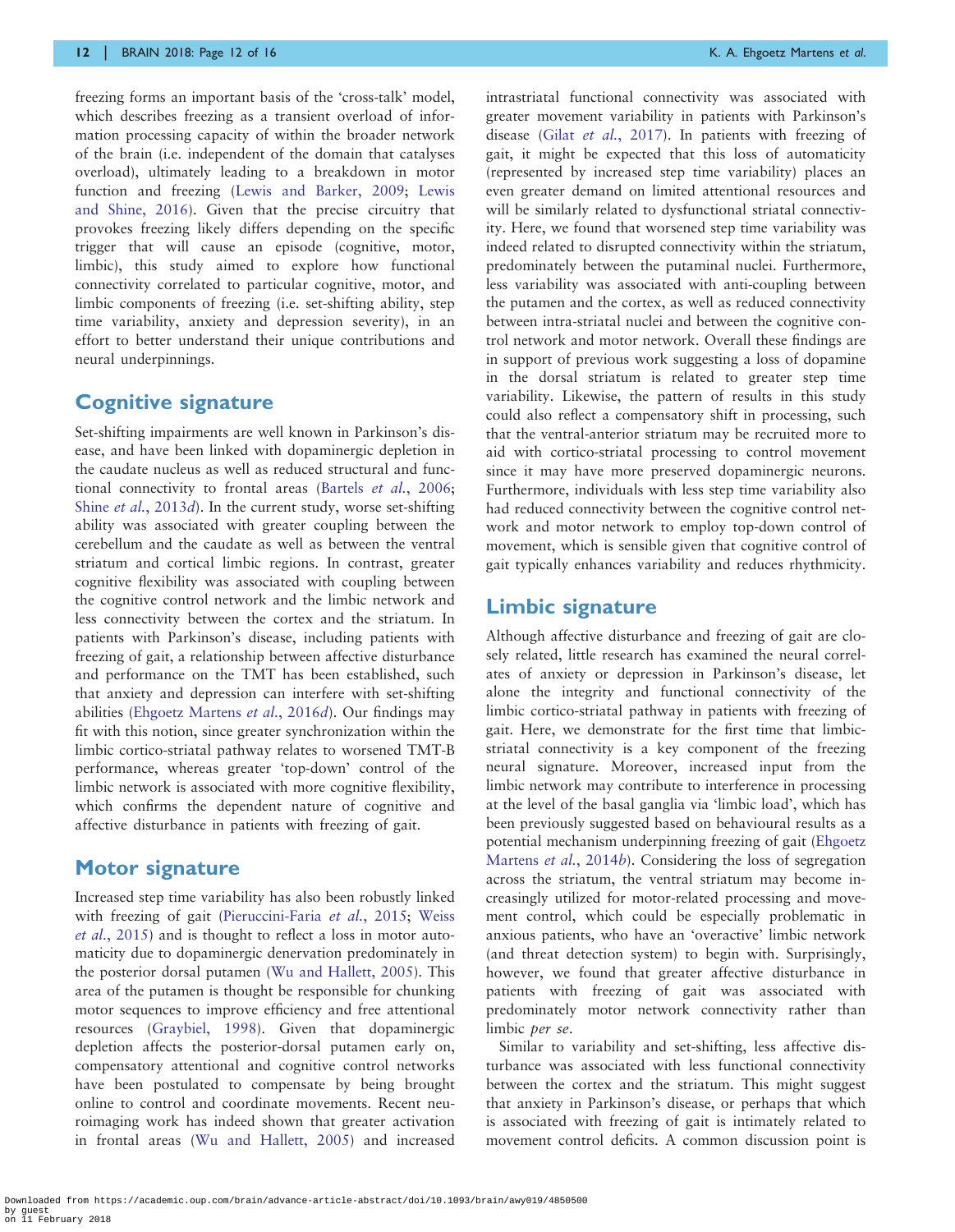whether anxiety is a response to movement impairments or a driving cause. It is well known that uncertainty in sensory information provides the basis for anxious processes. Thus, perhaps sensory impairments that underlie movement symptoms could also provoke anxiety over time in Parkinson's disease. Previous work has demonstrated that sensory deficits are linked to freezing as well [\(Ehgoetz](#page-13-0) [Martens](#page-13-0) et al., 2013b, [2014](#page-13-0)a, [2016](#page-13-0)a), such that freezing was exacerbated when asked to walk toward a doorway in the dark compared to a lit frame, and also suggest that the threat in an environment compounds freezing behaviours since freezing was also greater when walking toward a doorway in the dark compared to a dark open space ([Ehgoetz Martens](#page-13-0) et al., 2013a). Further research is needed to test whether anxiety is related to sensory impairments in Parkinson's disease early on in the disease course ([Ehgoetz Martens](#page-13-0) et al., 2016b), and also to further disentangle whether anxiety is the chicken or egg to freezing.

### Clinical implications

Overall, these findings suggest that unique neural signatures exist and relate to different behavioural correlates of freezing. The suggestion that freezing of gait subtypes may exist has been previously put forward (Fasano et al.[, 2015\)](#page-13-0); however, to date, limited evidence has been presented. This is the first study to examine multiple components of freezing, and demonstrate that unique neural signatures are present during freezing of gait episodes. Based on our results, one could speculate that different subtypes of freezing of gait arise due to individual vulnerabilities within the diverse systems required for dynamic control of adaptive behaviour and locomotion. For instance, if one is highly anxious, input from the limbic system to the striatum could 'tip the scale', causing freezing episodes to occur when the processing capacity of the system exceeds its limit. Similarly, if someone has significant impairments to motor automaticity and hence, relies more heavily on cognitive control resources for normally automatic gait, then instances that perturb or divide these necessary resources may in turn provoke freezing of gait. However, these relationships are not always straightforward and remain opaque, for example in situations where kinesia paradoxa enable freezers to execute movement in highly stressful situations, cross-talk between circuitries might channel adequate compensation rather than overload the system ([Nieuwhof and Helmich, 2017\)](#page-14-0). Thus, further research is certainly needed to illuminate whether segregation versus integration is detrimental or compensatory across various situations specific to freezing.

It should be noted that these findings do not necessarily dispute the involvement of a common downstream pathway of freezing [\(Lewis and Shine, 2016\)](#page-14-0), but rather exposes the fact that there are potentially distinct upstream causes that may represent dissociable targets for treatment. For example, treating anxiety may have beneficial effects for specific individuals with freezing of gait [\(Ehgoetz](#page-13-0) [Martens](#page-13-0) *et al.*, 2016*c*), whereas cognitive training might be more effective for others [\(Walton](#page-15-0) et al., 2014; [Leung](#page-14-0) et al.[, 2015\)](#page-14-0). Alternatively, an individual with either a motor or anxious phenotype may benefit from sensorybased training programmes that work on improving the use of sensory information and restoring gait automaticity ([Sage and Almeida, 2009](#page-14-0); [Lefaivre and Almeida, 2015\)](#page-14-0). However, much research is still needed to clarify this point and further research is also needed to characterize these subtypes, and determine whether in a data-driven approach there is any evidence of these different types, and whether they lend support to different cortical mechanisms and thus different 'cortically' geared therapies.

### Limitations and considerations

It is important to point out the shortcomings and limitations of this work. First, we did not include any 'ON' state patients with freezing of gait in this cohort. Although this is a rare subtype of freezing of gait, it is currently unclear whether the findings presented here would generalize to this subgroup. Second, although the virtual gait task is able to capture much of the coordination involved in gait, it also has many limitations. For example, the constraints imposed by the functional MRI scanner are incompatible with analyses that interrogate the delicate control of upright stance and dynamic balance required while walking. Additionally, the freezing events detected could be confounded by fatigue or a loss in concentration. Another caveat in this study was that the participants included in the imaging cohort had a faster modal footstep latency on average than the cohort who were excluded. Although a slower foot tapping speed may set the threshold to detect freezing higher than those with a faster foot step latency, we did not observe an association between modal foot step latency and percentage of time spent frozen  $(P > 0.1)$ . Thus, it is unlikely that foot step latency confounds the neuroimaging results reported in this study. Finally, given that our focus was on investigating the particular episodic characteristics of freezing, we did not include a control group in this study. However, future research should consider examining differences in continuous gait patterns between Parkinson's disease patients with and without freezing to further understand the role of the motor, cognitive and limbic networks and their contribution to gait variability and gait disturbances.

## **Conclusion**

Overall, these findings provide confirmatory evidence for systems-level impairments in the pathophysiology of freezing of gait. Importantly, the findings of this study show how functional connectivity during freezing is correlated to particular cognitive, motor and limbic features in effort to better understand their unique contributions and neural underpinnings. Thereby we further advance our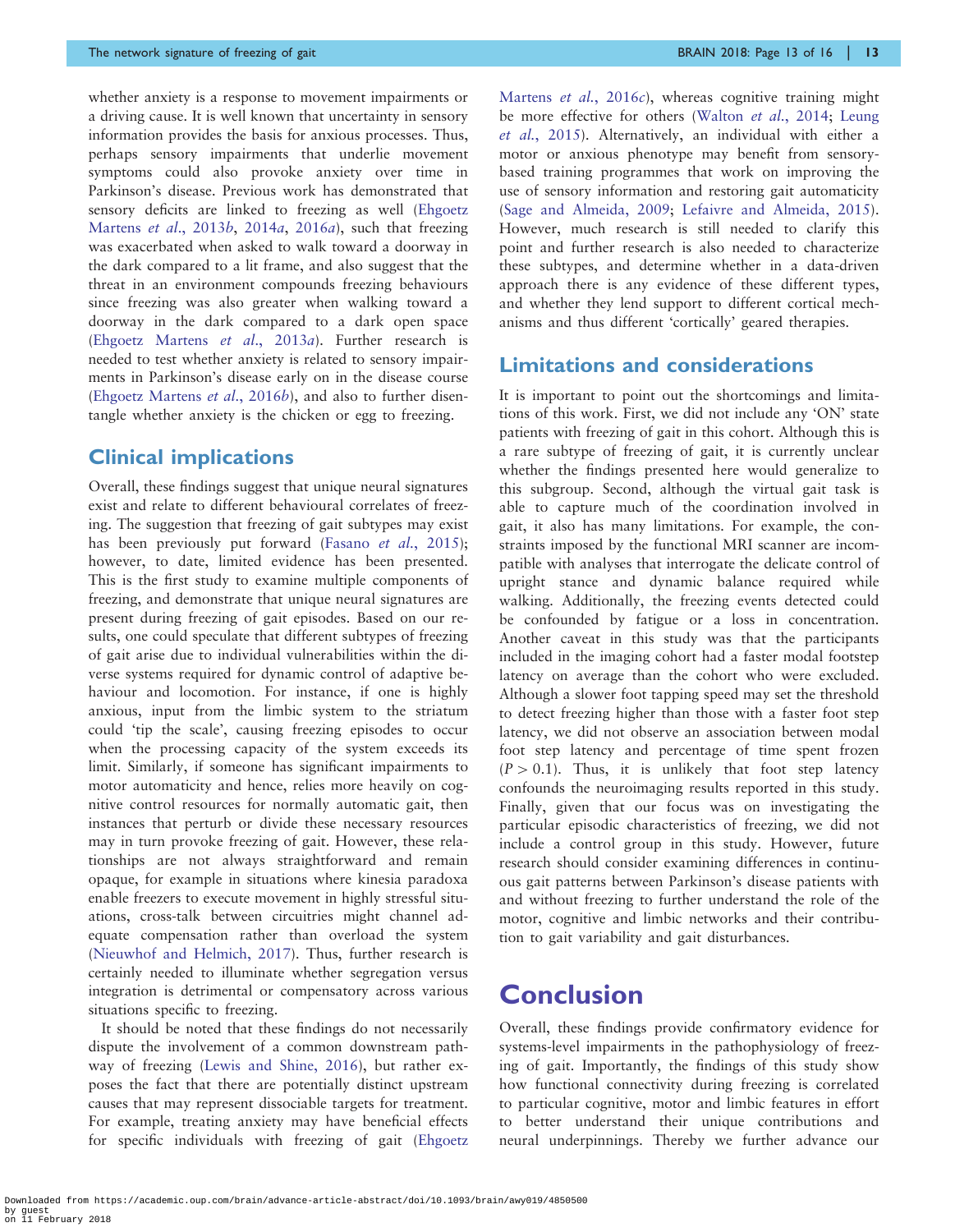<span id="page-13-0"></span>understanding of the whole-brain deficits that mediate symptom expression in Parkinson's disease.

## Acknowledgements

We would like to thank the participants and their family members who gave us their time to take part in this study.

## Funding

K.A.E.M. is supported by a Parkinson Canada Postdoctoral Fellowship; J.M.H. is supported by a Western Sydney University Postgraduate Research Award; M.G. is supported by a University of Sydney International Scholarship; C.C.W. is supported by an Australian Postgraduate Award at the University of Sydney; S.J.G.L. is supported by a National Health and Medical Research Council Practitioner Fellowship (1003007); J.M.S. is supported by a National Health and Medical Research Council CJ Martin Fellowship (1072403).

## Supplementary material

[Supplementary material](http://brain.oxfordjournals.org/lookup/suppl/doi:10.1093/brain/awy019#supplementary-data) is available at Brain online.

## References

- Almeida QJ, Lebold CA. Freezing of gait in Parkinson's disease: a perceptual cause for a motor impairment? J Neurol Neurosurg Psychiatry 2010; 81: 513–18.
- Amboni M, Cozzolino A, Longo K, Picillo M, Barone P. Freezing of gait and executive functions in patients with Parkinson's disease. Mov Disord 2008; 23: 395–400.
- Barbe MT, Amarell M, Snijders AH, Florin E, Quatuor EL, Schönau E, et al. Gait and upper limb variability in Parkinson's disease patients with and without freezing of gait. J Neurol 2014; 261: 330–42.
- Bartels AL, de Jong BM, Giladi N, Schaafsma JD, Maguire RP, Veenma L, et al. Striatal dopa and glucose metabolism in PD patients with freezing of gait. Mov Disord 2006; 21: 1326–32.
- Beck EN, Ehgoetz Martens KA, Almeida QJ. Freezing of gait in Parkinson's disease: an overload problem? [Internet]. PLoS One 2015; 10: e0144986.
- Bell PT, Gilat M, O'Callaghan C, Copland DA, Frank MJ, Lewis SJG, et al. Dopaminergic basis for impairments in functional connectivity across subdivisions of the striatum in Parkinson's disease. Hum Brain Mapp 2015; 36: 1278–91.
- Berman BD, Smucny J, Wylie KP, Shelton E, Kronberg E, Leehey M, et al. Levodopa modulates small-world architecture of functional brain networks in Parkinson's disease. Mov Disord 2016; 31: 1676–84.
- Bhatt H, Pieruccini-Faria F, Almeida QJ. Dynamics of turning sharpness influences freezing of gait in Parkinson's disease. Parkinsonism Relat Disord 2013; 19: 181–5.
- Bloem BR, Hausdorff JM, Visser JE, Giladi N. Falls and freezing of gait in Parkinson's disease: a review of two interconnected, episodic phenomena. Mov Disord 2004; 19: 871–84.
- Burn DJ, Landau S, Hindle JV, Samuel M, Wilson KC, Hurt CS, et al. Parkinson's disease motor subtypes and mood. Mov Disord 2012; 27: 379–86.
- Di Martino A, Scheres A, Margulies DS, Kelly AMC, Uddin LQ, Shehzad Z, et al. Functional connectivity of human striatum: a resting state fMRI study. Cereb Cortex 2008; 18: 2735–47.
- Ehgoetz Martens KA, Ellard CG, Almeida QJ. A closer look at mechanisms underlying perceptual differences in Parkinson's freezers and non-freezers. Neuroscience 2014a; 274: 162–9.
- Ehgoetz Martens KA, Ellard CG, Almeida QJ. Does anxiety cause freezing of gait in Parkinson's disease? PLoS One 2014b; 9: e106561.
- Ehgoetz Martens KA, Ellard CG, Almeida QJ. Dopaminergic medication amplifies sensory integration deficits during static balance in Parkinson's patients with freezing of gait. BAOJ Neurol 2016a; 2:  $1-6.$
- Ehgoetz Martens KA, Ellard CG, Almeida QJ. Evaluating the link between dopaminergic treatment, gait impairment, and anxiety in Parkinson's disease. Mov Disord Clin Pract 2016b; 3: 389–94. Available from: [http://doi.wiley.com/10.1002/mdc3.12298.](http://doi.wiley.com/10.1002/mdc3.12298)
- Ehgoetz Martens KA, Hall JM, Gilat M, Georgiades MJ, Walton CC, Lewis SJG. Anxiety is associated with freezing of gait and attentional set-shifting in Parkinson's disease: a new perspective for early intervention. Gait Posture 2016c; 49: 431–6.
- Ehgoetz Martens KA, Pieruccini-Faria F, Almeida QJ. Could sensory mechanisms be a core factor that underlies freezing of gait in Parkinson's disease? PLoS One 2013a; 8: e62602.
- Ehgoetz Martens KA, Pieruccini-Faria F, Silveira CRA, Almeida QJ. The contribution of optic flow to freezing of gait in left- and right-PD: different mechanisms for a common phenomenon? Parkinsonism Relat Disord 2013b; 19: 1046–8.
- Ehgoetz Martens KA, Szeto JYY, Muller AJ, Hall JM, Gilat M, Walton CC, et al. Cognitive function in Parkinson's disease patients with and without anxiety. Neurol Res Int 2016d; 2016: 6254092.
- Esposito F, Tessitore A, Giordano A, De Micco R, Paccone A, Conforti R, et al. Rhythm-specific modulation of the sensorimotor network in drug-naive patients with Parkinson's disease by levodopa. Brain 2013; 136: 710–25.
- Fasano A, Herman T, Tessitore A, Strafella AP, Bohnen NI. Neuroimaging of freezing of gait. J Parkinsons Dis 2015; 5: 241–54.
- Fasano A, Laganiere SE, Lam S, Fox MD. Lesions causing freezing of gait localize to a cerebellar functional network. Ann Neurol 2017; 81: 129–41.
- Fling BW, Cohen RG, Mancini M, Carpenter SD, Fair DA, Nutt JG, et al. Functional reorganization of the locomotor network in Parkinson patients with freezing of gait. PLoS One 2014; 9: e100291.
- Giladi N, Hausdorff JM. The role of mental function in the pathogenesis of freezing of gait in Parkinson's disease. J Neurol Sci 2006; 248: 173–6.
- Gilat M, Bell PT, Ehgoetz Martens KA, Georgiades MJ, Hall JM, Walton CC, et al. Dopamine depletion impairs gait automaticity by altering cortico-striatal and cerebellar processing in Parkinson's disease. Neuroimage 2017; 152: 207–20.
- Gilat M, Shine JM, Bolitho SJ, Matar E, Kamsma YPT, Naismith SL, et al. Variability of stepping during a virtual reality paradigm in Parkinson's disease patients with and without freezing of gait. PLoS One 2013; 8: e66718.
- Graybiel AM. The basal ganglia and chunking of action repertoires. Neurobiol Learn Mem 1998; 70: 119–36.
- Hall JM, Shine JM, O'Callaghan C, Walton CC, Gilat M, Naismith SL, et al. Freezing of gait and its associations in the early and advanced clinical motor stages of Parkinson's disease: a cross-sectional study. J Parkinsons Dis 2015; 5: 881–91.
- Hall JM, Shine JM, Walton CC, Gilat M, Kamsma YPT, Naismith SL, et al. Early phenotypic differences between Parkinson's disease patients with and without freezing of gait. Parkinsonism Relat Disord 2014; 20: 604–7.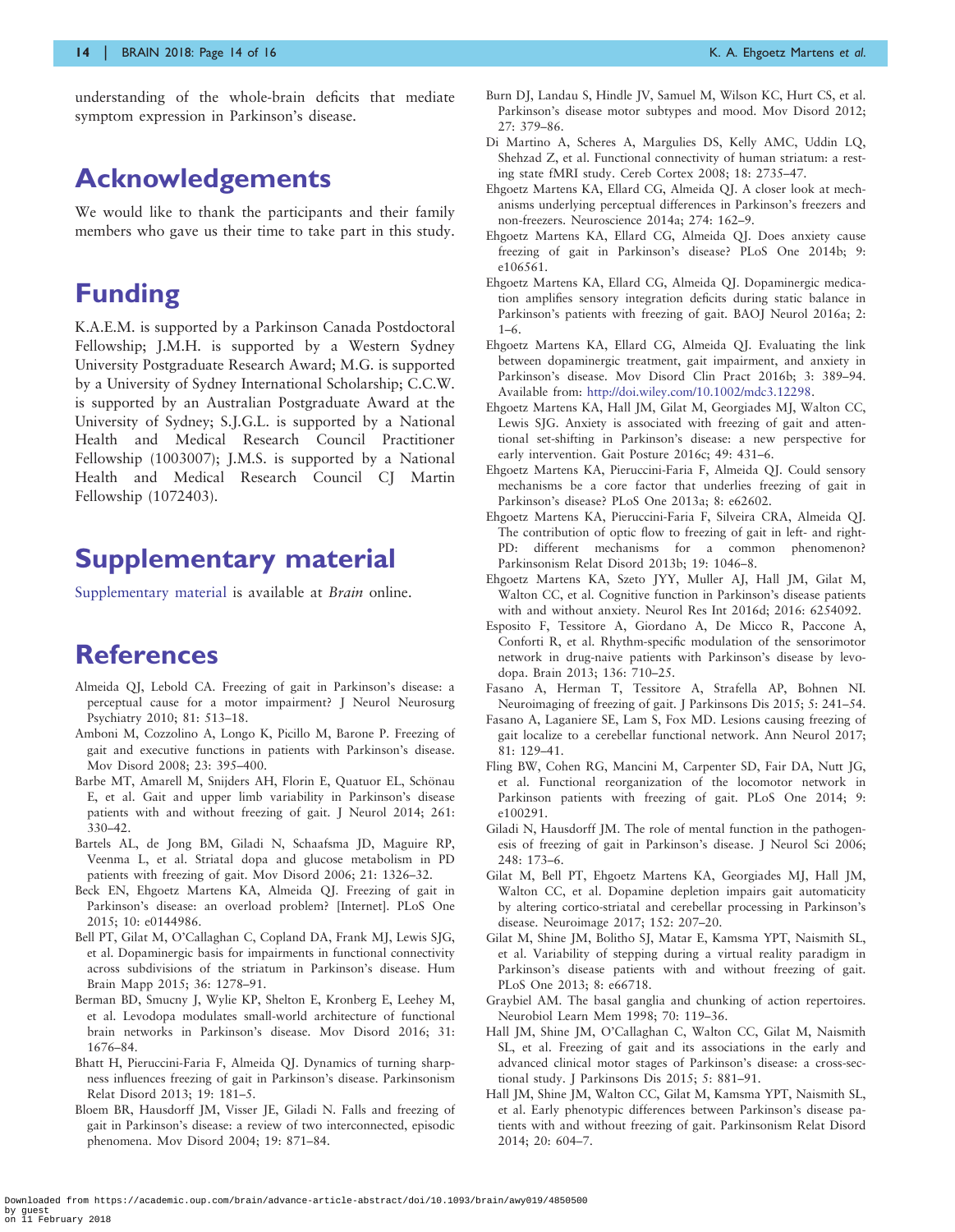- <span id="page-14-0"></span>Hallett M. The intrinsic and extrinsic aspects of freezing of gait. Mov Disord 2008; 23: S439–43.
- Hausdorff JM, Schaafsma JD, Balash Y, Bartels AL, Gurevich T, Giladi N. Impaired regulation of stride variability in Parkinson's disease subjects with freezing of gait. Exp Brain Res 2003; 149: 187–94.
- Herman T, Rosenberg-Katz K, Jacob Y, Giladi N, Hausdorff JM. Gray matter atrophy and freezing of gait in Parkinson's disease: is the evidence black-on-white? Mov Disord 2014; 29: 134–9.
- Imamura K, Okayasu N, Nagatsu T. Cerebral blood flow and freezing of gait in Parkinson's disease. Acta Neurol Scand 2012; 126: 210–18.
- Janssen AM, Munneke MAM, Nonnekes J, van der Kraan T, Nieuwboer A, Toni I, et al. Cerebellar theta burst stimulation does not improve freezing of gait in patients with Parkinson's disease. J Neurol 2017; 264: 963–72.
- Killane I, Fearon C, Newman L, McDonnell C, Waechter SM, Sons K, et al. Dual motor-cognitive virtual reality training impacts dual-task performance in freezing of gait. IEEE J Biomed Heal Inf 2015; 19: 1855–61.
- Kim J, Criaud M, Cho SS, Díez-Cirarda M, Mihaescu A, Coakeley S, et al. Abnormal intrinsic brain functional network dynamics in Parkinson's disease. Brain 2017; 140: 2955–67.
- Kostic VS, Agosta F, Pievani M, Stefanova E, Jecmenica-Lukic M, Scarale A, et al. Pattern of brain tissue loss associated with freezing of gait in Parkinson disease. Neurology 2012; 78: 409–16.
- Lefaivre SC, Almeida QJ. Can sensory attention focused exercise facilitate the utilization of proprioception for improved balance control in PD? Gait Posture 2015; 41: 630–3.
- Leung IHK, Walton CC, Hallock H, Lewis SJG. Cognitive training in Parkinson disease A systematic review and meta-analysis. Neurology 2015; 85: 1843–51.
- Lewis SJ, Barker RA. A pathophysiological model of freezing of gait in Parkinson's disease. Parkinsonism Relat Disord 2009; 15: 333–8.
- Lewis SJ, Shine JM. The next step: a common neural mechanism for freezing of gait. Neuroscientist 2016; 22: 72–82.
- Lieberman A. Are freezing of gait (FOG) and panic related? J Neurol Sci 2006; 248: 219–22.
- Maidan I, Plotnik M, Mirelman A, Weiss A, Giladi N, Hausdorff JM. Heart rate changes during freezing of gait in patients with Parkinson's diseae. Mov Disord 2011; 25: 2346–54.
- Matar E, Shine JM, Naismith SL, Lewis SJG. Using virtual reality to explore the role of conflict resolution and environmental salience in freezing of gait in Parkinson's disease. Parkinsonism Relat Disord 2013; 19: 937–42.
- Myers PS, McNeely ME, Koller JM, Earhart GM, Campbell MC. Cerebellar volume and executive function in Parkinson disease with and without freezing of gait. J Parkinsons Dis 2017; 7: 149–57.
- Naismith SL, Shine JM, Lewis SJG. The specific contributions of setshifting to freezing of gait in Parkinson's disease. Mov Disord 2010; 25: 1000–4.
- Nanhoe-Mahabier W, Snijders AH, Delval A, Weerdesteyn V, Duysens J, Overeem S, et al. Split-belt locomotion in Parkinson's disease with and without freezing of gait. Neuroscience 2013; 236: 110–16.
- Nantel J, de Solages C, Bronte-Stewart H. Repetitive stepping in place identifies and measures freezing episodes in subjects with Parkinson's disease. Gait Posture 2011; 34: 329–33.
- Nichols TE, Holmes AP. Nonparametric permutation tests for functional neuroimaging experiments: a primer with examples. Hum Brain Mapp 2002; 15: 1–25.
- Nieuwboer A, Giladi N. Characterizing freezing of gait in Parkinson's disease: models of an episodic phenomenon. Mov Disord 2013; 28: 1509–19.
- Nieuwhof F, Bloem BR, Reelick MF, Aarts E, Maidan I, Mirelman A, et al. Impaired dual tasking in Parkinson's disease is associated with reduced focusing of cortico-striatal activity. Brain 2017; 140: 1384–98.
- Nieuwhof F, Helmich R. Entangled cerebral networks in Parkinson's disease. Brain 2017; 140: 2767–9.
- Nutt JG, Bloem BR, Giladi N, Hallett M, Horak FB, Nieuwboer A. Freezing of gait: moving forward on a mysterious clinical phenomenon. Lancet Neurol 2011; 10: 734–44.
- Peterson D, Fling BW, Mancini M, Cohen RG, Nutt JG, Horak FB. Dual-task interference and brain structural connectivity in people with Parkinson's disease who freeze. J Neurol Neurosurg Psychiatry 2015; 86: 786–92.
- Pieruccini-Faria F, Ehgoetz Martens KAE, Silveira CRA, Jones JA, Almeida QJ. Side of basal ganglia degeneration influences freezing of gait in Parkinson's disease. Behav Neurosci 2015; 129: 214–18.
- Pieruccini-Faria F, Jones JA, Almeida QJ. Motor planning in Parkinson's disease patients experiencing freezing of gait: the influence of cognitive load when approaching obstacles. Brain Cogn 2014; 87: 76–85.
- Poldrack RA. The neural correlates of motor skill automaticity. J Neurosci 2005; 25: 5356–64.
- Poldrack RA, Mumford JA, Nichols TE. Handbook of functional MRI analysis. New York, NY: Cambridge University Press; 2011.
- Sage MD, Almeida QJ. Symptom and gait changes after sensory attention focused exercise vs aerobic training in Parkinson's disease. Mov Disord 2009; 24: 1132–8.
- Schaafsma JD, Balash Y, Gurevich T, Bartels AL, Hausdorff JM, Giladi N. Characterization of freezing of gait subtypes and the response of each to levodopa in Parkinson's disease. Eur J Neurol 2003; 10: 391–8.
- Schweder PM, Hansen PC, Green AL, Quaghebeur G, Stein J, Aziz TZ. Connectivity of the pedunculopontine nucleus in parkinsonian freezing of gait. Neuroreport 2010; 21: 914–16.
- Shine JM, Koyejo O, Bell PT, Gorgolewski KJ, Poldrack RA. Estimation of dynamic functional connectivity using multiplication of temporal derivatives. Neuroimage 2015; 122: 399–407.
- Shine JM, Matar E, Bolitho SJ, Dilda V, Morris TR, Naismith SL, et al. Modeling freezing of gait in Parkinson's disease with a virtual reality paradigm. Gait Posture 2013a; 38: 104–8.
- Shine JM, Matar E, Ward PB, Bolitho SJ, Gilat M, Pearson M, et al. Exploring the cortical and subcortical functional magnetic resonance imaging changes associated with freezing in Parkinson's disease. Brain 2013b; 136: 1204–15.
- Shine JM, Matar E, Ward PB, Frank MJ, Moustafa AA, Pearson M, et al. Freezing of gait in Parkinson's disease is associated with functional decoupling between the cognitive control network and the basal ganglia. Brain 2013c; 136: 3671–81.
- Shine JM, Moustafa AA, Matar E, Frank MJ, Lewis SJG. The role of frontostriatal impairment in freezing of gait in Parkinson's disease. Front Syst Neurosci 2013d; 7: 61.
- Shine JM, Naismith SL, Palavra NC, Lewis SJG, Moore ST, Dilda V, et al. Attentional set-shifting deficits correlate with the severity of freezing of gait in Parkinson's disease. Parkinsonism Relat Disord 2013e; 19: 388–90.
- Silveira CRA, Ehgoetz Martens KA, Pieruccini-Faria F, Bell-Boucher D, Roy EA, Almeida QJ. Disentangling perceptual judgment and online feedback deficits in Parkinson's freezing of gait. J Neurol 2015; 262: 1629–36.
- Snijders AH, Leunissen I, Bakker M, Overeem S, Helmich RC, Bloem BR, et al. Gait-related cerebral alterations in patients with Parkinson's disease with freezing of gait. Brain 2011; 134: 59–72.
- Snijders AH, Takakusaki K, Debu B, Lozano AM, Krishna V, Fasano A, et al. Physiology of freezing of gait. Ann Neurol 2016; 80: 644–59.
- Stefanova E, Ječmenica Lukić M, Žiropadja L, Marković V, Stojković T, Tomić A, et al. Attentional set-shifting in Parkinson's disease patients with freezing of gait-acquisition and discrimination set learning deficits at the background? J Int Neuropsychol Soc 2014; 20: 929–36.
- Szeto JYY, O'Callaghan C, Shine JM, Walton CC, Naismith SL, Halliday GM, et al. The relationships between mild cognitive impairment and phenotype in Parkinson's disease. NPJ Parkinsons Dis 2015; 1: 15015.